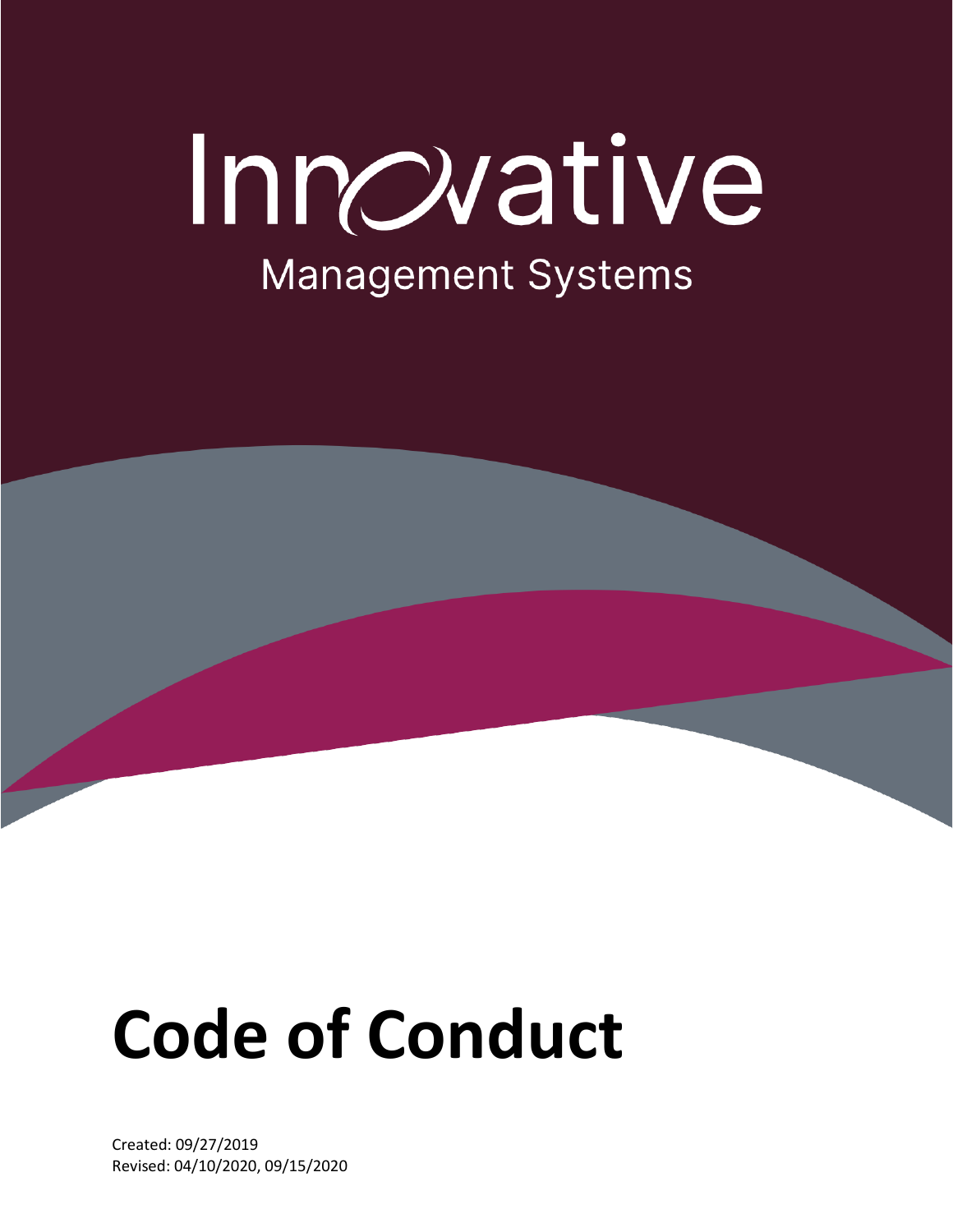# Table of Contents

| П.<br>1.<br>IV.<br>1.<br>2.<br>3.<br>4.<br>5.<br>6.<br>7.<br>1.<br>2.<br>3.<br>4.<br>5.<br>1.<br>2.<br>3.<br>4.<br>5.<br>6.<br>7.<br>8.<br>1.<br>2.<br>3. | Ι.  |  |  |  |  |  |
|-----------------------------------------------------------------------------------------------------------------------------------------------------------|-----|--|--|--|--|--|
|                                                                                                                                                           |     |  |  |  |  |  |
|                                                                                                                                                           | Ш.  |  |  |  |  |  |
|                                                                                                                                                           |     |  |  |  |  |  |
|                                                                                                                                                           |     |  |  |  |  |  |
|                                                                                                                                                           |     |  |  |  |  |  |
|                                                                                                                                                           |     |  |  |  |  |  |
|                                                                                                                                                           |     |  |  |  |  |  |
|                                                                                                                                                           |     |  |  |  |  |  |
|                                                                                                                                                           |     |  |  |  |  |  |
|                                                                                                                                                           |     |  |  |  |  |  |
|                                                                                                                                                           |     |  |  |  |  |  |
|                                                                                                                                                           | V.  |  |  |  |  |  |
|                                                                                                                                                           |     |  |  |  |  |  |
|                                                                                                                                                           |     |  |  |  |  |  |
|                                                                                                                                                           |     |  |  |  |  |  |
|                                                                                                                                                           |     |  |  |  |  |  |
|                                                                                                                                                           |     |  |  |  |  |  |
|                                                                                                                                                           | VI. |  |  |  |  |  |
|                                                                                                                                                           |     |  |  |  |  |  |
|                                                                                                                                                           |     |  |  |  |  |  |
|                                                                                                                                                           |     |  |  |  |  |  |
|                                                                                                                                                           |     |  |  |  |  |  |
|                                                                                                                                                           |     |  |  |  |  |  |
|                                                                                                                                                           |     |  |  |  |  |  |
|                                                                                                                                                           |     |  |  |  |  |  |
|                                                                                                                                                           |     |  |  |  |  |  |
|                                                                                                                                                           |     |  |  |  |  |  |
|                                                                                                                                                           |     |  |  |  |  |  |
|                                                                                                                                                           |     |  |  |  |  |  |
|                                                                                                                                                           |     |  |  |  |  |  |
|                                                                                                                                                           |     |  |  |  |  |  |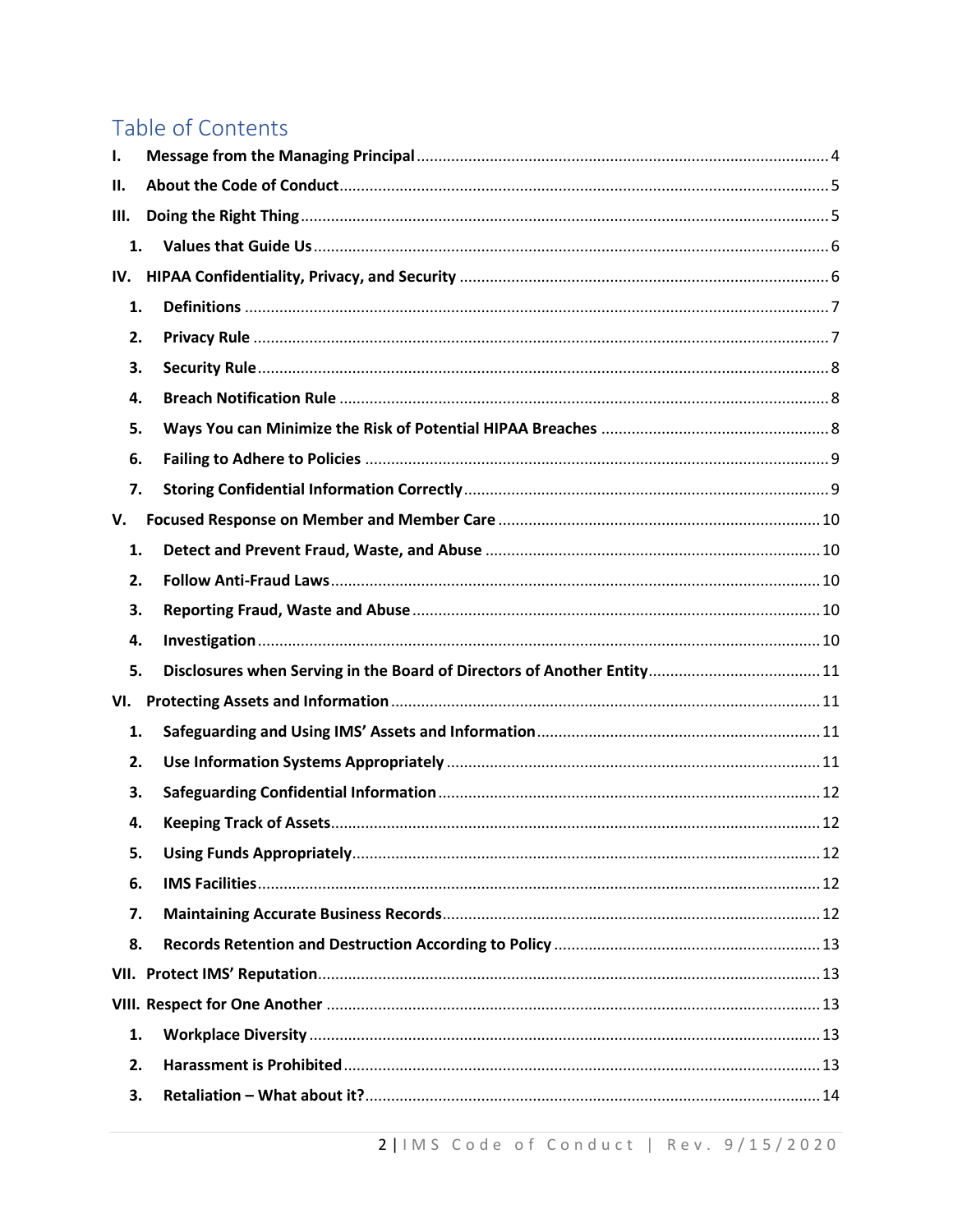| 1.  |  |  |  |  |
|-----|--|--|--|--|
| 2.  |  |  |  |  |
| 3.  |  |  |  |  |
| Х.  |  |  |  |  |
| 1.  |  |  |  |  |
| 2.  |  |  |  |  |
| 3.  |  |  |  |  |
| 4.  |  |  |  |  |
| 5.  |  |  |  |  |
| 6.  |  |  |  |  |
| 7.  |  |  |  |  |
| XI. |  |  |  |  |
| 1.  |  |  |  |  |
| 2.  |  |  |  |  |
| 3.  |  |  |  |  |
|     |  |  |  |  |
| 1.  |  |  |  |  |
|     |  |  |  |  |
|     |  |  |  |  |
| 1.  |  |  |  |  |
|     |  |  |  |  |
|     |  |  |  |  |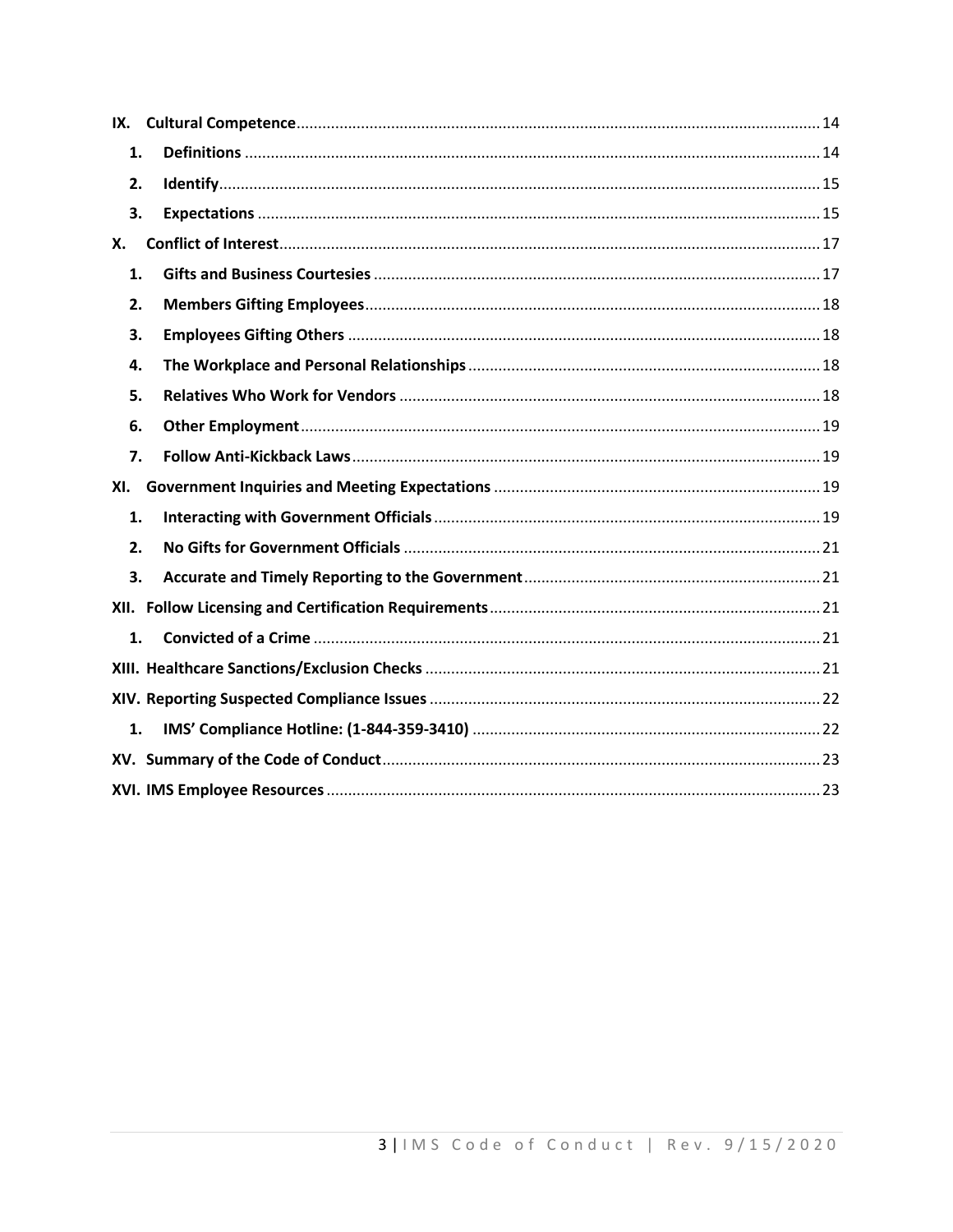## <span id="page-3-0"></span>**I. Message from the Managing Principal**



We are fortunate to be given the opportunity to provide the health care services to address the needs of the vulnerable individuals of our community through our organization, Innovative Management Systems. I urge and invite you to read and understand our Code of

Conduct ("Code"). The Code will be our guiding principle as we perform our daily tasks and functions.

Acting with integrity, performing ethically, and meeting compliance requirements in all we do will help protect our members, our resources, and our name in the communities we serve.

Thank you for the work and care you provide every day.

Sincerely,

**Lee Suyenaga, Managing Principal**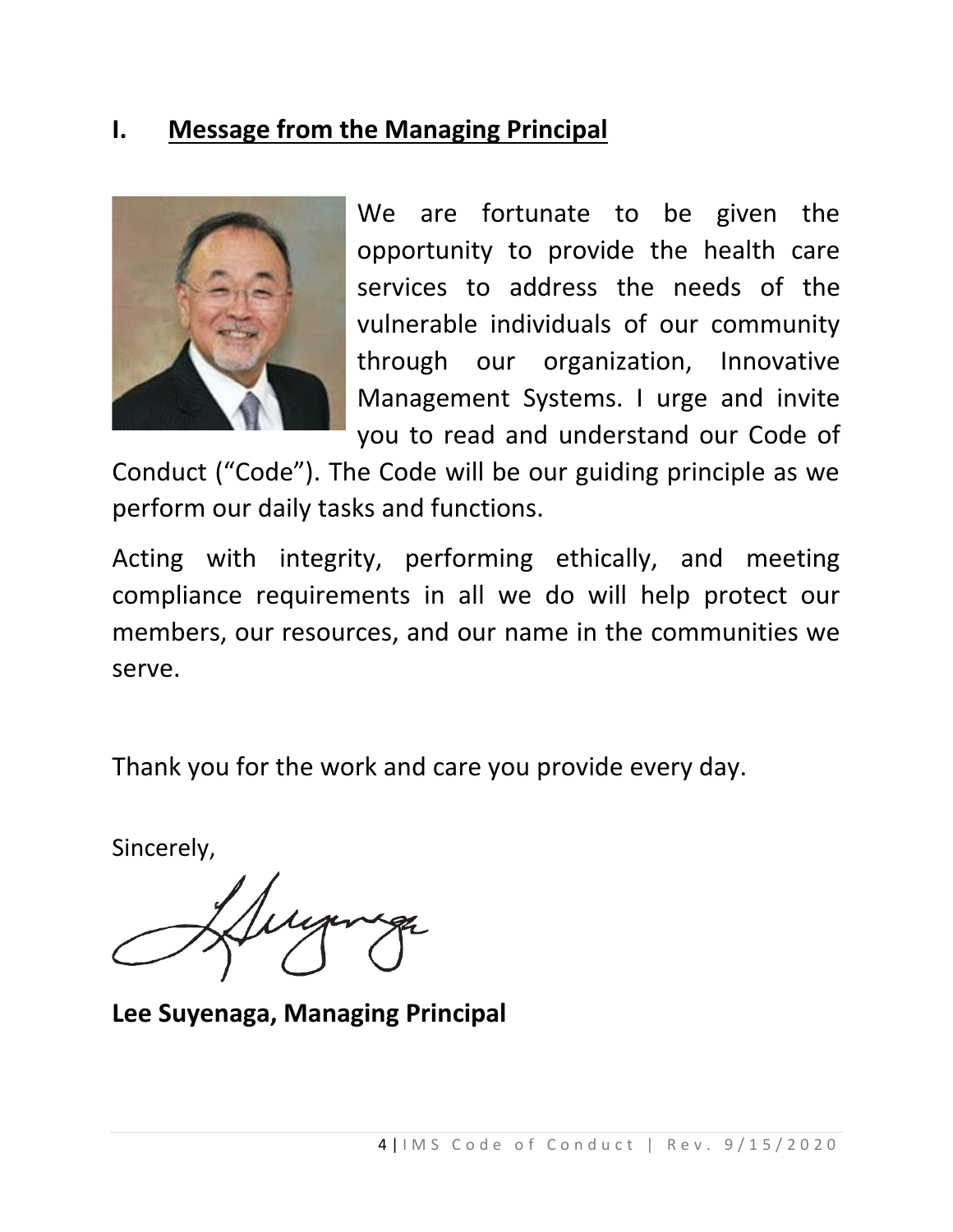## <span id="page-4-0"></span>**II. About the Code of Conduct**

Innovative Management Systems' Code of Conduct provides guidance about the business conduct expected of employees and the workforce during work and in the course of interactions with others. This Code of Conduct works alongside other Company resources, including:

- IMS Departmental Policies and Procedures:
	- o X:\!IMS Policy and Procedures [ALL EMPLOYEES]
	- o Y:\!IMS Policy and Procedures [ALL EMPLOYEES]
	- o S:\!IMS Policy and Procedures [ALL EMPLOYEES]
- IMS Employee Handbook.

The Code of Conduct is reviewed and approved by the Compliance Delegation Oversight Committee ("Committee" or "CDOC") and Executive Management and is updated as needed to incorporate changes to applicable laws and regulations. Employees will be notified of any updates to the Code of Conduct.

## <span id="page-4-1"></span>**III. Doing the Right Thing**

The successful business operations and reputation of **Innovative Management Systems** ("IMS") is built upon principles of fair dealings and the ethical conduct of our employees. We are strongly committed to "doing the right thing" and we will do our best to conduct ourselves with the highest standards of conduct and personal integrity. We also strive for excellence, which requires careful observance of the spirit and letter of applicable laws and regulations.

This Code of Conduct will be used as a tool to ensure that compliance is integrated into our day-to-day work – whether it is care, service, or any operational duties such as communications or business processes. This applies to all IMS workforce, regardless of whether one is the executive of a department, a salesperson in marketing, an officer, a director, or a staff assistant. All workforce members should refer to this Code of Conduct when conducting daily business operations and dealings.

Employees who experience situations that are not included in this Code of Conduct must contact any of the following for additional guidance:

- Your immediate supervisor/director
- Human Resources Department
- Management team
- Compliance Department
- Call or submit a report (may be anonymous) via the Compliance Hotline at (844) 359-3410. This number is toll-free and available 24 hours a day, 7 days a week.

Everyone is accountable for compliance and no one is exempt. All workforce members who work for or on behalf of IMS are required to adhere to all applicable laws, policies and procedures, and this Code of Conduct. This includes permanent employees, temporary employees, contingent employees, and interns, if any.

All employees are accountable for their actions and must conduct business with the highest integrity and with the members' best interest in mind. Employees must also: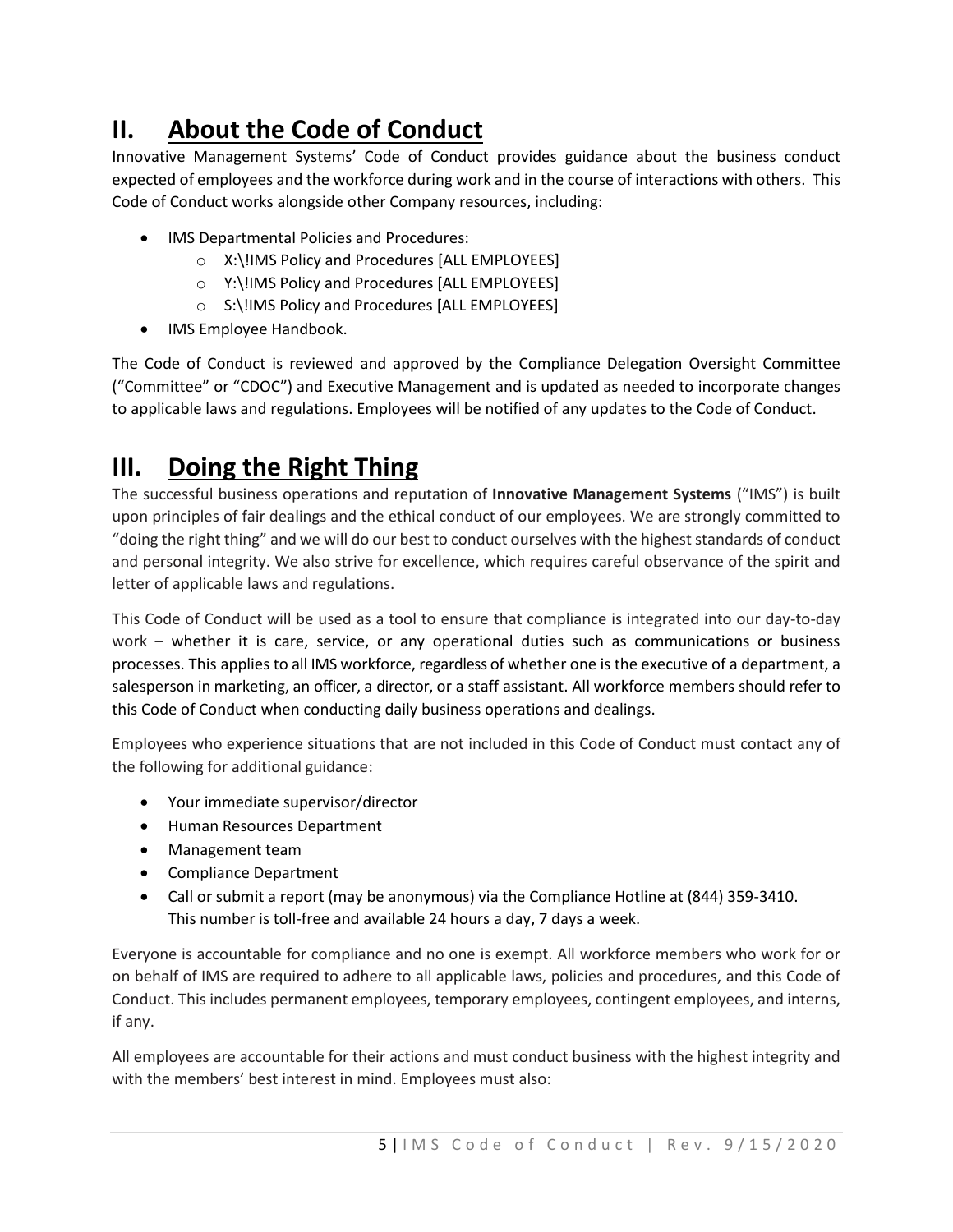- Complete all required compliance training.
- Familiarize themselves with the policies, procedures, and standards that apply to their work.
- Address any concerns, if unsure about what they are being asked to do or what they see others doing.
- Cooperate with investigations of alleged or potential violations of law or Company policy.
- Not participate in illegal or unethical acts.
- Protect IMS' reputation and assets.

Failure to adhere to or comply with this Code of Conduct could result in disciplinary action, up to and including termination of employment. These consequences may also apply to any employee who tries to retaliate against someone who has reported potential violations in good faith.

#### <span id="page-5-0"></span>1. Values that Guide Us

- a) Our Members' Health We work to provide our members with the best service, and to improve access and delivery of health care.
- b) Continuous Learning Our commitment and dedication to continuous improvement and learning/training will raise our standards of our profession. We give our best efforts to improve ourskills and knowledge to serve our members, our organization, our business partners, and each other.
- c) Teamwork Collaborating with others is where we can be most effective. Together, we can go further and achieve our goals.
- d) Respect our Members, Business Partners, and One Another We do our best to be courteous and act with the utmost professionalism and consideration in our manners.
- e) We grow and succeed professionally, and personally, when we respect one another.
- f) We all have varying points of view, but we must respect and listen to these varying opinions.
- g) Be fair and honest We must earn our reputation every day and understand that each health care and business decision is an opportunity to demonstrate our commitment to ethics and integrity. We recognize the trust others place in us and recognize the responsibility of upholding that trust by being truthful and honest – always.
- h) Commitment to Compliance and Ethics: Compliance means to fully adhere to federal, state, and local laws and regulations; federal health care program requirements; licensing requirements; accreditation standards; the requirements of the Centers for Medicare and Medicaid Services ("CMS"), and federal, state, and business partners' contracts.
- i) Retaliation against those, who in good faith, report suspected violations of this Code of Conduct, laws and regulations, accreditation standards, and/or IMS policies is prohibited.
- ii) We act with ethics and integrity in our work. We always try to do the right thing and makethe best decisions. We seek help by referring to this Code of Conduct or the advice of other personnel or Management when the right thing or the best decision is not clear.

# <span id="page-5-1"></span>**IV. HIPAA Confidentiality, Privacy, and Security**

Our members' protected health information ("PHI") is very sensitive and protected under privacy and information security laws. Additionally, we must abide by any business associate agreements that we have with other business entities as part of doing business. Keeping data confidential, private, and secure is very important to ensure that we: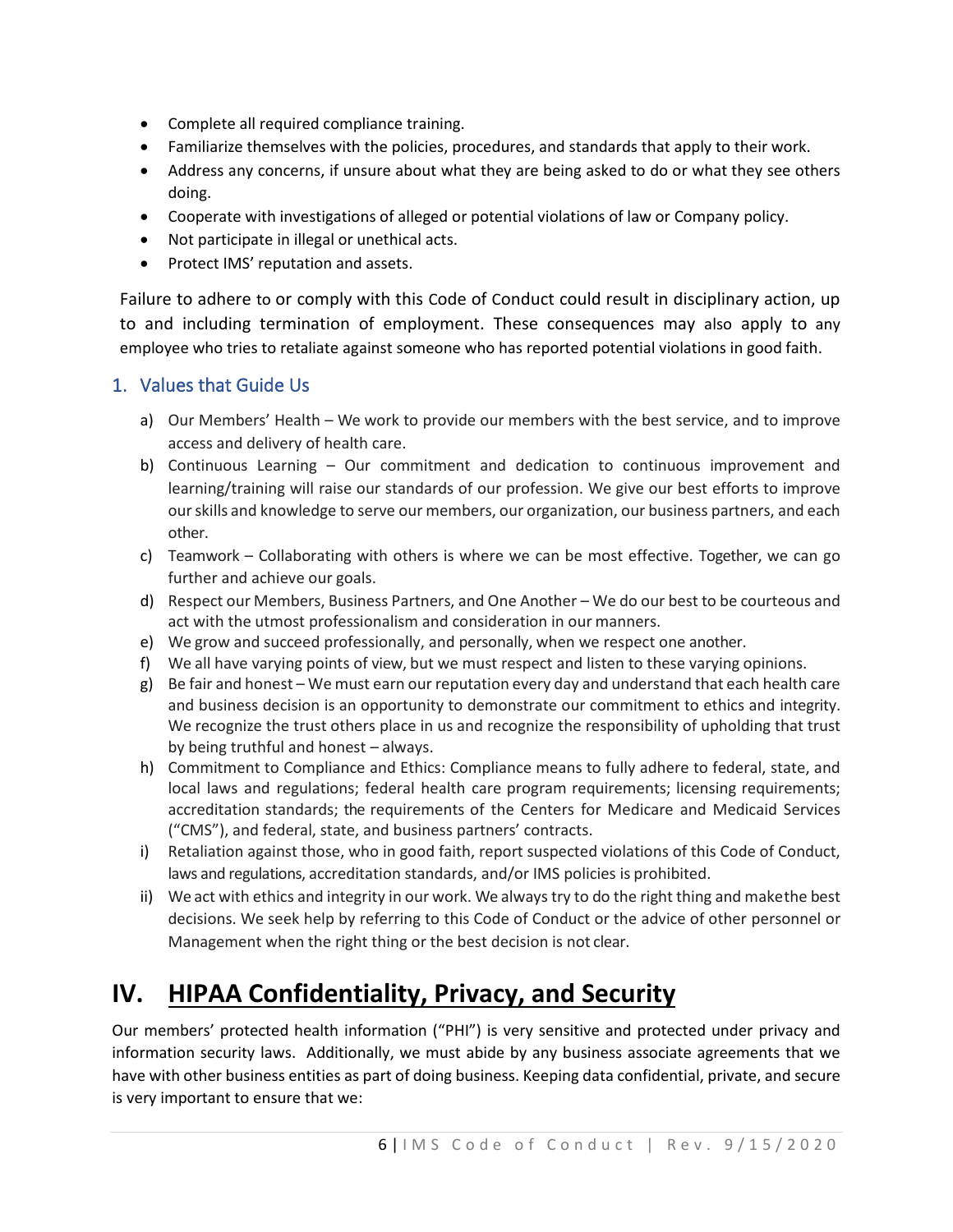- Preserve the trust of our members.
- Provide quality health care.
- Comply with federal and state regulations and IMS' policies.

All employees will undergo training regarding handling PHI, including electronic PHI (ePHI), through departmental training and/or new hire orientation. It is everyone's responsibility to ensure that PHI and ePHI are not used in a manner that is not in accordance with the IMS' Code of Conduct and the law.

#### <span id="page-6-0"></span>1. Definitions

- **Availability**: ePHI is accessible and usable on demand by authorized persons.
- **Breach:** an impermissible use or disclosure under the Privacy Rule that compromises the security or privacy of PHI.
- **Business Associate:** a person or organization, other than a workforce member of a covered entity, that performs certain functions on behalf of, or providers certain services to, a covered entity that involve access to PHI. Can also be a subcontractor responsible for creating, receiving, maintaining, or transmitting PHI on behalf of another business associate.
- **Confidentiality**: ePHI is not available or disclosed to unauthorized persons or processes.
- **Covered Entity:** must follow HIPAA rules. Includes covered health care providers, health plans, and health care clearinghouses.
- **HIPAA**: also known as the "Health Insurance Portability and Accountability Act," includes Privacy, Security and Breach Notification Rules that protect the privacy and security of health information and provide individuals with certain rights to their health information.
- **Integrity**: ePHI is not altered or destroyed in an unauthorized manner.
- **PHI/ePHI** protected health information/electronic protected health information; no matter the type of PHI (electronic, paper, or verbal), PHI encompasses all of the following:
	- o Individual's past, present, or future physical/mental health or condition
	- o Provision of health care to the individual
	- o Past, present, or future payment for the provision of health care to the individual
	- $\circ$  Common identifiers, such as name, address, birth date, and Social Security number

#### <span id="page-6-1"></span>2. Privacy Rule

All employees and/or affiliates of IMS must respect the PHI of those affiliated with us. Individuals have important rights with respect to their PHI, including the right to examine and obtain a copy of their health records in the form and manner they request, and to ask for corrections to their information.

The HIPAA Privacy Rule establishes standards to protect PHI held by covered entities and their business associates. The Privacy Rule also permits the use and disclosure of health information needed for patient care and other important purposes. This includes the "minimum necessary" standard which requires that when a covered entity or business associate uses or discloses PHI, or when it requests PHI from another covered entity or business associate, the covered entity or business associate must make reasonable efforts to limit PHI to the minimum necessary to accomplish the intended purpose of the use, disclosure, or request.

Before making any updates or changes to member information, it is important to ensure that the individual is a member within IMS' network, as we only assist those that are in our network. Employees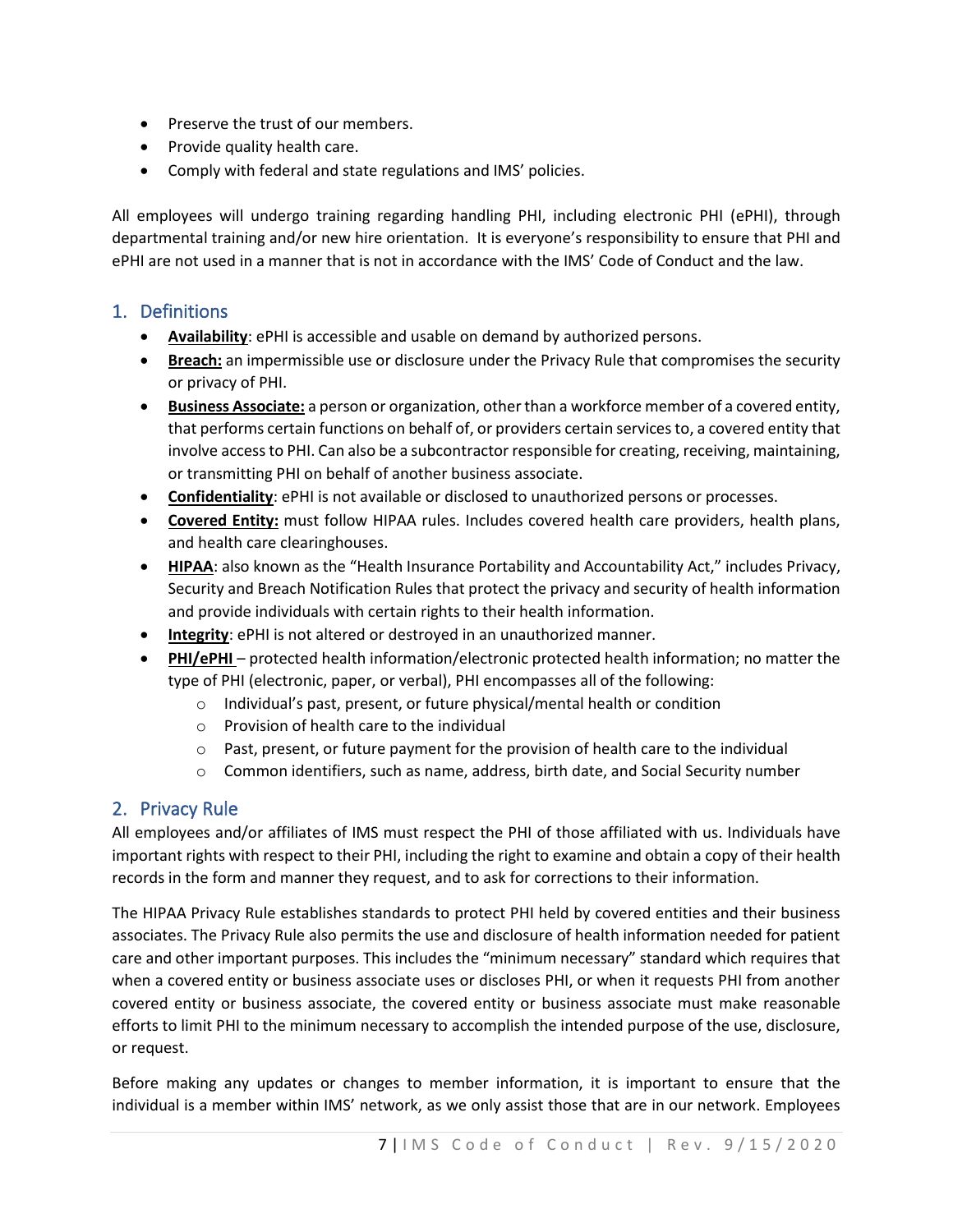must also ensure that any documents or data containing PHI are sent to us in a secured manner. When sending any emails containing any member PHI to external parties, please ensure that you include "[SECURE]" in the subject line of your email. This will ensure that the email is encrypted and sent in a secure manner. If you have any questions, it is important to check with your immediate supervisor/director for any further directions or clarification before using, disclosing, and handling PHI/ePHI.

#### <span id="page-7-0"></span>3. Security Rule

The HIPAA Security Rule specifies safeguards that covered entities and business associates must implement to protect ePHI confidentiality, integrity, and availability. There must be reasonable and appropriate security measures, through policies and procedures, to protect the security of EPHI that is created, received, maintained, or transmitted.

IMS will always authenticate specific information to prove that covered entities, including business associates, are contracted/affiliated with us through appropriate security measures, and through policies and procedures created.

It is also important that the access/transfer of any PHI/ePHI is under protected secured network. Only employees that have been approved by the Managing Principal may utilize other means of accessing/transferring sensitive information, and they will need to follow procedures in place, such as installing approved security programs, before being able to work with PHI/ePHI.

#### <span id="page-7-1"></span>4. Breach Notification Rule

The HIPAA Breach Notification Rule requires covered entities to notify affected individuals, the U.S. Department of Health and Human Services ("HHS"), and in some cases, the media, in the event that there is a breach of unsecured PHI. A breach is an impermissible use or disclosure under the Privacy Rule that compromises the security or privacy of PHI. The impermissible use or disclosure of PHI is *presumed* to be a breach unless you demonstrate that there is a low probability that the PHI has been compromised based on a risk assessment.

Employees and/or affiliates must notify the IMS Compliance Department in the case of a potential or actual HIPAA breach so that IMS may take appropriate measures to investigate and mitigate the issue, and to provide notification to the appropriate parties.

If you think there has been a potential or actual HIPAA breach, you must report the issue immediately to your immediate supervisor/director **and** the Compliance Department. You can also call the Compliance Hotline at 844-359-3410 to file a report. Upon notification of a potential breach, the IMS Compliance Department will conduct an investigation, and will determine whether it is a reportable breach by completing a HIPAA risk assessment.

#### <span id="page-7-2"></span>5. Ways You can Minimize the Risk of Potential HIPAA Breaches

Listed below are some examples of measures that employees can take to minimize the risk of potential HIPAA breaches:

• Access and use the minimum amount of PHI necessary to do your job, whether performing administrative and/or business duties.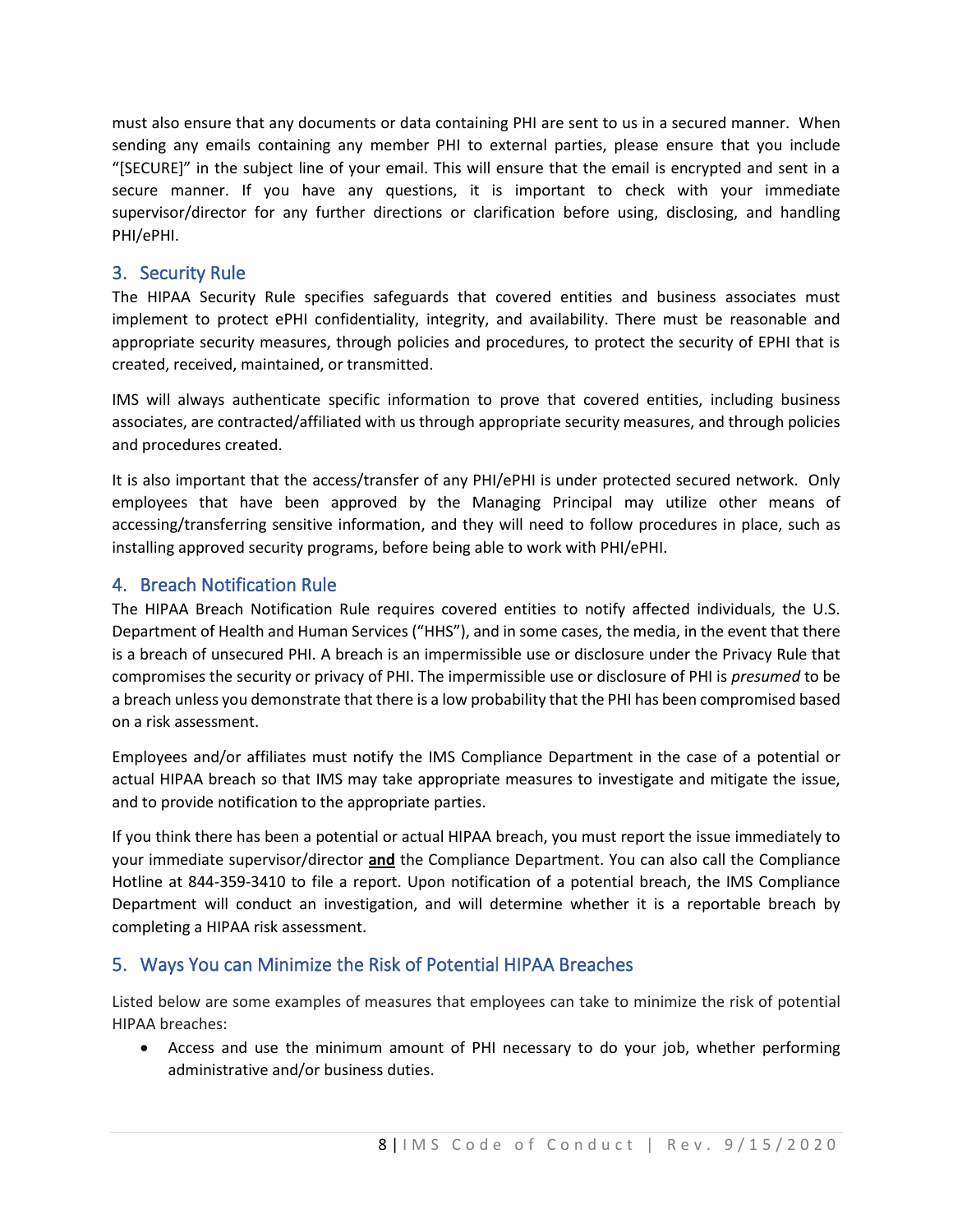- Use confidential information or protected health information (PHI) only with proper security authorization.
- Ensure any emails containing PHI are sent securely to external parties by including "[SECURE]" in the subject line of the email.
- Discuss member information:
	- $\circ$  Only when it is required by the job.
	- o Only when federal and state laws permit you to do so.
- Keep electronic devices password protected and secure.
- Make sure doors to restricted areas where sensitive information is kept are locked.
- Retrieve printouts containing PHI promptly from shared fax machines and printers, and never leave any printouts behind.
- Discard any documents containing PHI in the designated shredding bins.
- Use a privacy screen on employees' computer monitors if the screen is visible and readable by others.
- Log off a shared computer or lock your computer before walking away from it so others cannot use it.
- Restrict access by vendors (if applicable) to PHI unless an appropriate process has been followed (for example, completing a business associate agreement (BAA)).

If you have further questions or concerns regarding PHI and HIPAA, please ask your immediate supervisor/director, Human Resources Department, and the Compliance Department.

## <span id="page-8-0"></span>6. Failing to Adhere to Policies

Employees are expected to abide by the requirements of HIPAA, other applicable privacy and security laws, and IMS' policies on confidentiality, privacy, and security. Failing to adhere to these policies may result in:

- Disciplinary Action
- Termination of Employment
- Criminal prosecution by the Office of Civil Rights, state attorney general, or United States attorneys.
- Prison time
- Sanctions

## <span id="page-8-1"></span>7. Storing Confidential Information Correctly

Confidential information, such as PHI, should be stored on IMS' secured network and servers only. IMS discourages the use of storing confidential information on any other devices without the prior approval from the Managing Principal.

Once approval is received, the data on approved devices with appropriate security measures must be encrypted and must have other special physical and security steps in place, such as password-protection. This will protect any confidential and sensitive information from being accessed/misused if the device is lost or stolen.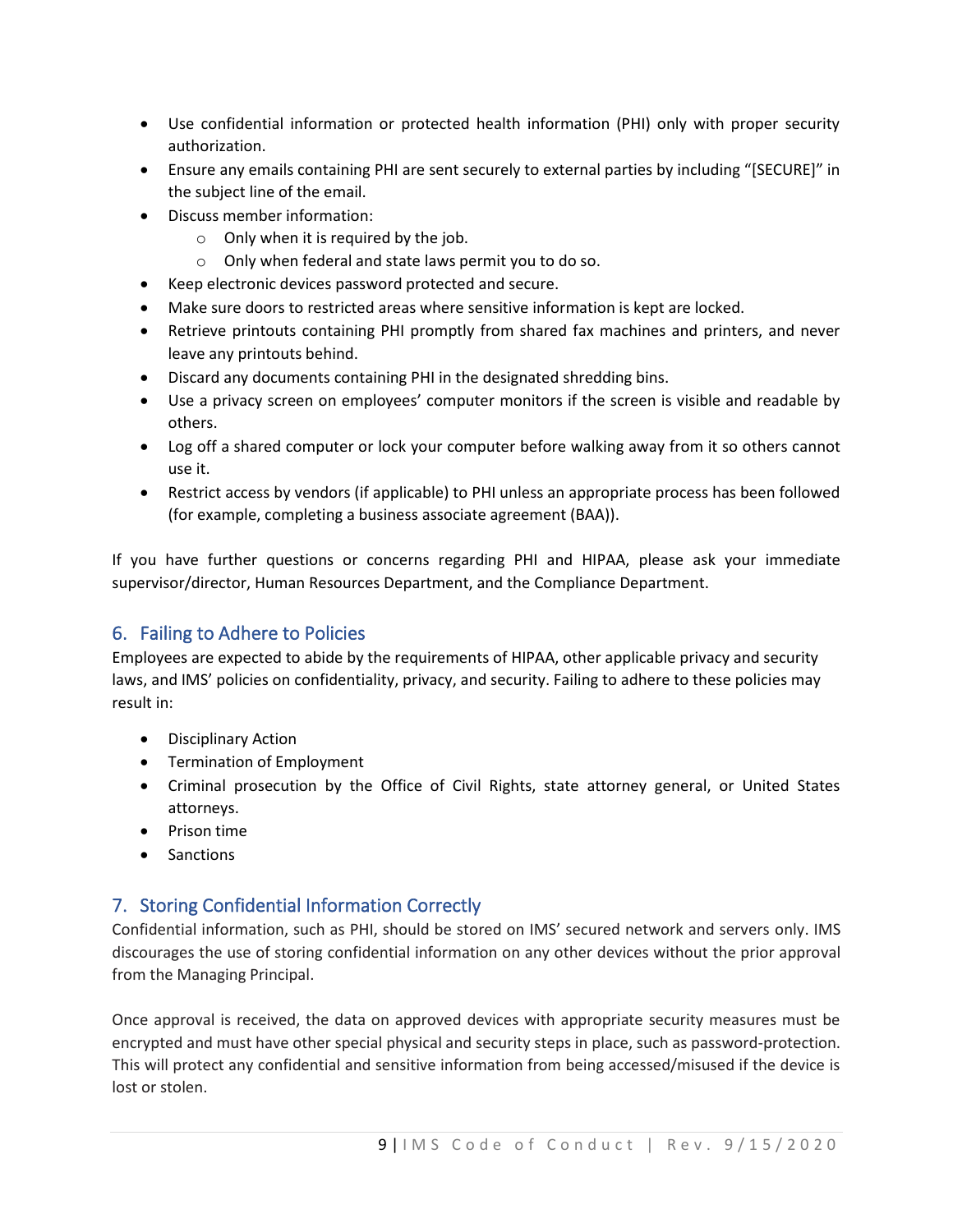## <span id="page-9-0"></span>**V. Focused Response on Member and Member Care**

#### <span id="page-9-1"></span>1. Detect and Prevent Fraud, Waste, and Abuse

IMS' Compliance Program protects our members from fraud and preserves IMS' resources from waste to reduce costs and help provide affordable health care. This part of our mission requires the involvement, commitment, and participation of every member of the IMS workforce. There is additional training provided to all employees on how to detect and prevent fraud, waste, and abuse.

#### <span id="page-9-2"></span>2. Follow Anti-Fraud Laws

IMS workforce members must never participate in fraudulent activity at work. Employees must preserve IMS resources to provide the most affordable health care for our members. If you become aware of any fraudulent activity, it must be reported to your immediate supervisor/director **and** the Compliance Department immediately. You can also submit an anonymous report via the Compliance Hotline at **1-844- 359-3410**. This is a toll-free number that is available 24 hours a day, 7 days a week.

The government's definition of fraud in a health care setting includes certain acts that are not intentional. For example, if IMS submits inaccurate data to the Centers for Medicare and Medicaid Services ("CMS") and receives reimbursement, it could be considered fraud, even if the submission of inaccurate data was accidental.

#### <span id="page-9-3"></span>3. Reporting Fraud, Waste and Abuse

It is crucial to report any potential or actual fraud, waste, and abuse ("FWA") incident that is experienced and/or observed. There are multiple ways in which you may report potential or actual FWA incidents:

- **Email**[: Compliance@imsmso.com](mailto:Compliance@imsmso.com)
- **Phone Hotline**: 1-844-359-3410
	- $\circ$  This hotline is available 24 hours a day, 7 days a week
	- o Reports can be made confidentially and **anonymously**
- **Web Portal**:<https://secure.ethicspoint.com/domain/media/en/gui/58226/index.html>
	- o You can file a report on the web portal **anonymously**
- **Fax**: 1-323-832-8141
- **In-Person**: Reports may be made in person to the IMS Compliance Officer

IMS has a non-retaliation policy that states that there will be NO retaliation against you for reporting suspected non-compliance or FWA in good faith. Only those employees, who intentionally make false allegations/accusations with the purpose of harassing, discriminating, and/or retaliating against another individual, will be subjected to disciplinary actions, up to immediate termination.

#### <span id="page-9-4"></span>4. Investigation

Depending on the type of incident that was reported, it is the responsibility of the Directors, Human Resources Department, and/or Compliance Department to respond to and investigate reports within an appropriate amount of time. Investigations shall be handled by persons having sufficient level of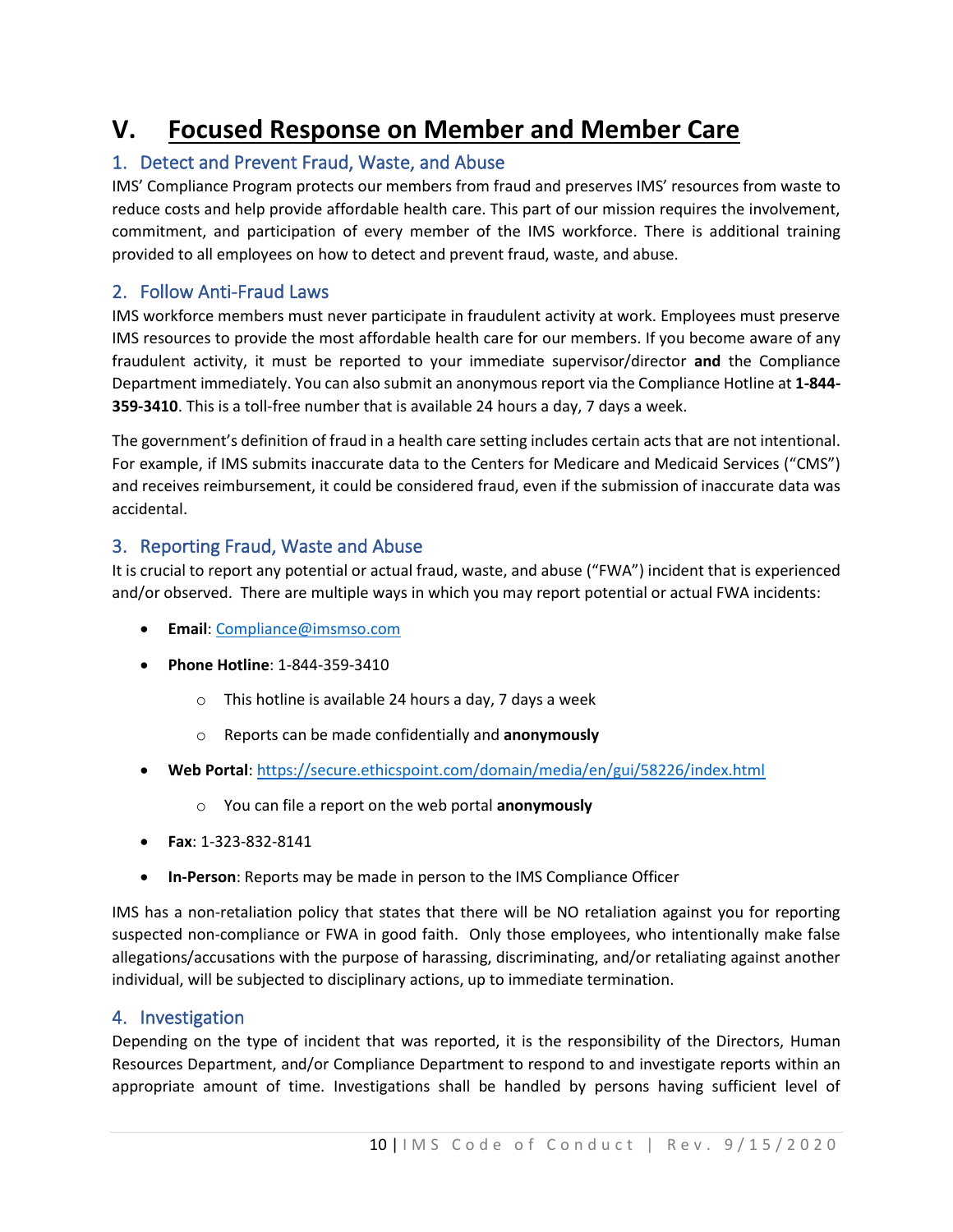expertise/knowledge with regard to the issue presented. Appropriate action will be taken in response to the allegations and a corrective action plan will be created to resolve any/all issues, if necessary.

If applicable, the individual that reported the incident will be notified through a confidential manner. Depending on the nature and severity of the issue, IMS may notify appropriate outside agencies, law enforcement, or regulatory boards, and if necessary, any business affiliates, contractors, and/or health plans.

IMS will maintain documentation regarding these incidences for a minimum of ten (10) years after the investigation has been completed and closed.

#### <span id="page-10-0"></span>5. Disclosures when Serving in the Board of Directors of Another Entity

If and when IMS workforce members, including the IMS' Board of Directors, want to voluntarily serve as a member of another entity's board of directors or an advisory board, it must be made clear that involvement with these entities is as an individual and does not necessarily represent the interests, values, or perspectives of IMS. Such workforce members must disclose, in writing, their involvement with such entities or organizations to their supervisor/director, Human Resources, and the Compliance Department, **if:**

- These activities conflict with the work or mission of IMS or with the employees' individual job responsibilities/functions.
- The position relates to an official city, county, state, or federal commission, board, or committee.
- The entity(ies) or organization(s) requests contributions in cash, goods, or services from IMS.

## <span id="page-10-1"></span>**VI. Protecting Assets and Information**

## <span id="page-10-2"></span>1. Safeguarding and Using IMS' Assets and Information

IMS' assets are to be used for IMS' business purposes only. They must be handled with care and protected against all forms of loss, damage, waste, and misuse. Do not use IMS' assets for personal gain or benefit or dispose of assets outside of authorized practices regardless of condition or value. If IMS employees are aware of any fraudulent activity, it must be reported to your immediate supervisor/director **and** the Compliance Department.

#### <span id="page-10-3"></span>2. Use Information Systems Appropriately

IMS' information systems include e-mail, voicemail, intranet, and access to Internet over the IMS network. These assets are tools for employees to use in providing health care to members and to conduct IMS business. All communications, including electronic communications on hand-held devices, must be conducted in a professional, respectful, and lawful manner that is appropriate in a business environment.

IMS' information systems should never be used to engage in activities that are illegal or illicit, that violate IMS' policies, or that could damage IMS' reputation or result in liability for IMS. It is prohibited to use IMS' e-mail, intranet, or the internet on IMS' computers for the following activities:

- Downloading music and videos for personal use.
- Accessing Twitter, Facebook, Instagram, and other social media/networking sites or applications for personal purposes.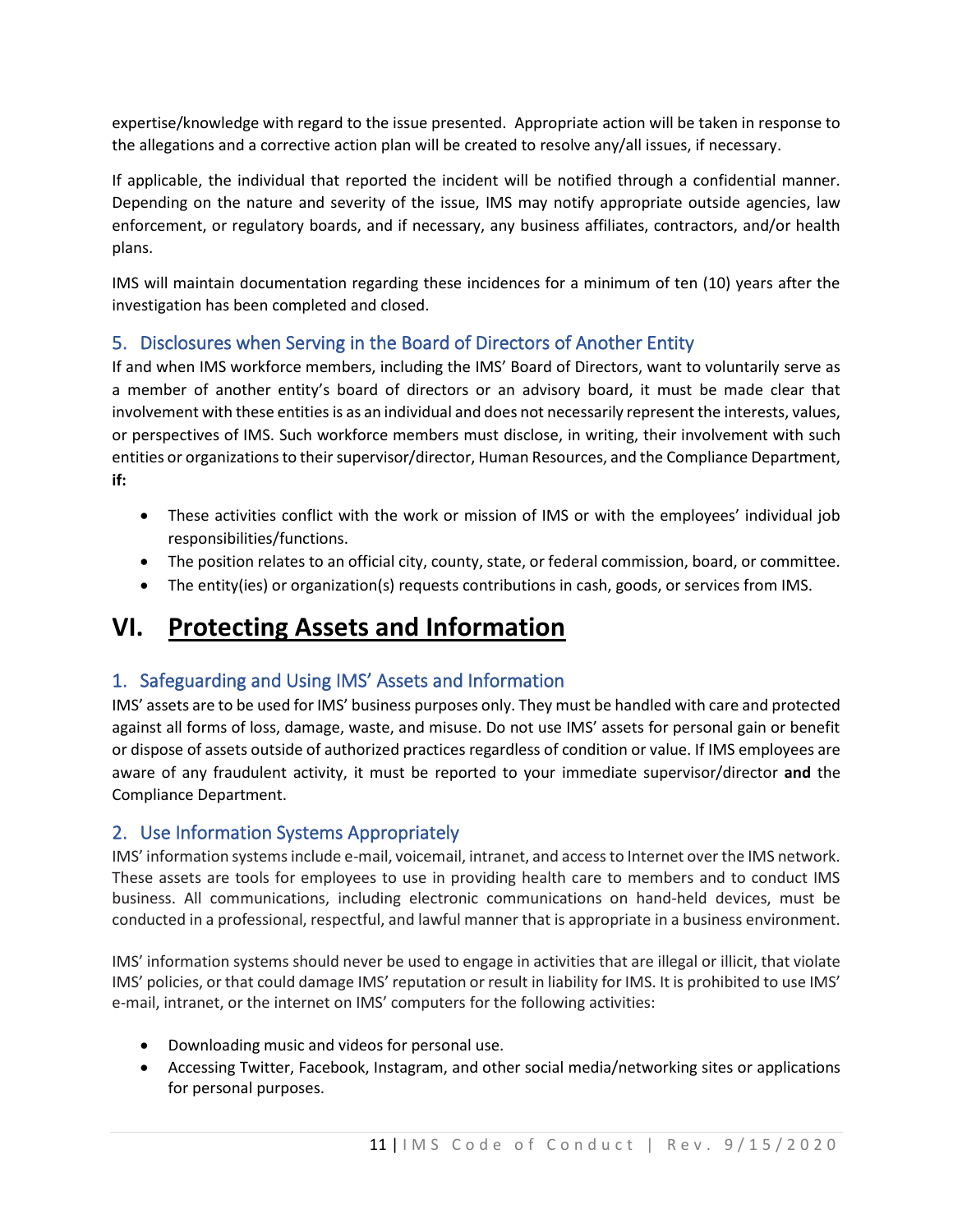- Downloading and/or running external software not approved by IMS' Information Technology Department.
- Viewing pornography or any other offensive, discriminatory, derogatory, or exploitative content.
- Bidding or purchasing items other than for IMS business use (i.e. eBay, Craigslist, and so forth).
- Gambling
- Sending mass e-mails asking co-workers to support personal or professional causes.

When using IMS' information systems, all data communications – including e-mail and voicemail messages – become the property of IMS and can be monitored and reviewed. Please see the IMS Employee Handbook for more information.

#### <span id="page-11-0"></span>3. Safeguarding Confidential Information

Confidential information, such as IMS' financial data and reports, strategies, initiatives, and similar material, should not be shared with anyone outside the organization unless you have obtained written approval to disclose from the Managing Principal. When in doubt, please confirm with your immediate supervisor/director, Human Resources, and/or the Compliance Department.

#### <span id="page-11-1"></span>4. Keeping Track of Assets

All IMS employees, from the workforce to the management teams, have a responsibility to keep track of the assets issued to them and/or to their department/personnel. They are also responsible for ensuring that the Company's property is not damaged. All of IMS' assets must be returned upon leaving IMS.

#### <span id="page-11-2"></span>5. Using Funds Appropriately

Funds and other financial assets under IMS must be protected and handled responsibly, honestly, and in strict compliance with IMS' policies, including this Code of Conduct.

#### <span id="page-11-3"></span>6. IMS Facilities

The safety of our employees/workforce, members, and assets must be protected. There are physical safeguards in place in order to do this:

- Facility access to the IMS suite is locked. Only IMS employees and their approved guests will be able to gain access into the suite by utilizing a RFID keycard access issued to them.
- You must always wear your work or identification badge. If you have lost your work or identification badge, you must report it immediately to your immediate supervisor/director and/or Human Resources.
- Do not provide unauthorized individuals with access to IMS facilities. Only approved guests of IMS will be able to access the facility. Employees will be notified when guests are to be expected.
- If employees become aware of unauthorized access to IMS' facilities, report this immediately to your supervisor/director, Human Resources, and/or the management team.

#### <span id="page-11-4"></span>7. Maintaining Accurate Business Records

It is important to maintain accurate business records, filing timesheets, financial and statistical reports and information. IMS workforce members who provide data or information that is false or inaccurate are subject to discipline, up to and including termination of employment.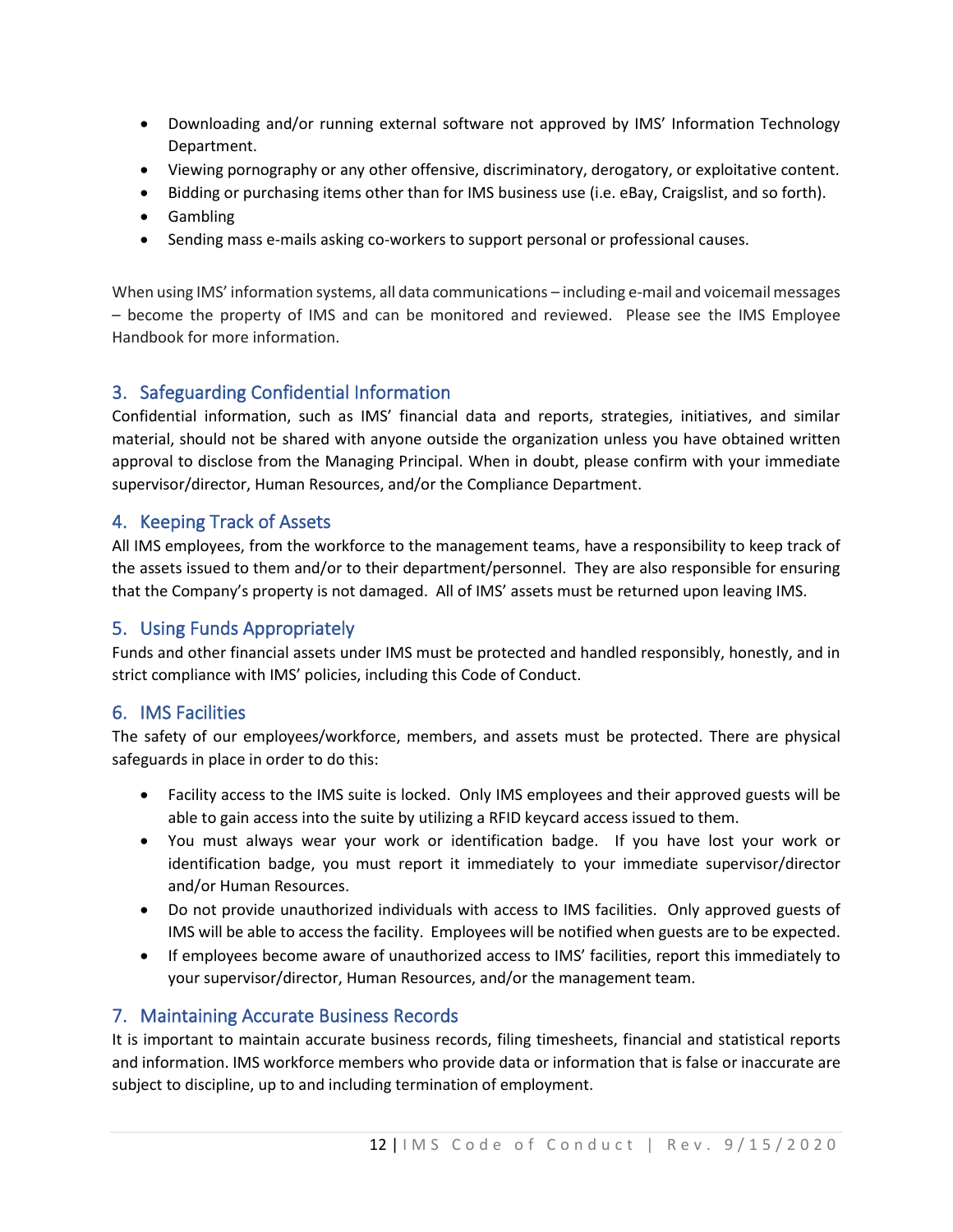## <span id="page-12-0"></span>8. Records Retention and Destruction According to Policy

IMS records must be retained and destroyed according to federal, state, and local laws and regulations; applicable licensing, accreditation, and contractual requirements; and, applicable IMS policies. Never destroy, change, or conceal any record if you have been instructed to keep it, or if you know or think it is possible that the record may be involved in an investigation or litigation.

## <span id="page-12-1"></span>**VII. Protect IMS' Reputation**

The public is protected from dishonest and deceptive marketing by federal, state, and local laws. IMS should ensure that it advertises its products and services in a consistent, strategic, creative, truthful, and accurate manner. Only authorized individuals/employees may communicate, directly or indirectly, to the public on behalf of IMS. Communication may include print advertising, publications, flyers, radio, television, and all other forms of communication not mentioned here. External communications must be reviewed and approved by the appropriate management or personnel. Some materials may also need to be reviewed by IMS' internal/external counsel, to ensure they have been approved by applicable federal and state agencies.

## <span id="page-12-2"></span>**VIII. Respect for One Another**

All employees have a right to receive fair and just treatment and all employees have the responsibility to treat one another respectfully. This respect extends to our members and business partners, the community, and anyone who meets IMS.

#### <span id="page-12-3"></span>1. Workplace Diversity

Employees' varying backgrounds and diverse ideas create a work environment where everyone grows. We make use of each other's talents, experience, and backgrounds to their full potential.

If employees believe that they have been subject to discriminatory conduct and/or witness such activity, report it immediately to your immediate supervisor/director, the Human Resources Department, and/or the Compliance Department. Supervisors and directors must immediately report allegations of discrimination to Human Resources regardless of who is engaged in the alleged misconduct.

#### <span id="page-12-4"></span>2. Harassment is Prohibited

IMS does not tolerate harassment of any kind, as stated in IMS' policies and procedures. Whether an offense was intended or not, harassment – or the perception that it exists or has occurred – is harmful and creates a less effective work environment. More information can be found in IMS' Employee Handbook and Human Resources Policy & Procedure 70.09.01 – "Prohibiting Harassment, Discrimination, and Retaliation."

Harassment takes many forms. Examples include:

- Verbal, physical, or visual conduct that disrupts another's work performance or creates an intimidating, harassing, or hostile environment.
- Communicating or displaying offensive material in the workplace.
- Unwelcome sexual advances, sexual remarks, displays of offensive material requests for sexual favors, and other unwelcome verbal or physical conduct of a sexual nature.
- Jokes, insults, threats, and inappropriate comments about a person's race, color, sex, gender identity, age, religion, national origin, ancestry, citizenship, physical or mental disability, veteran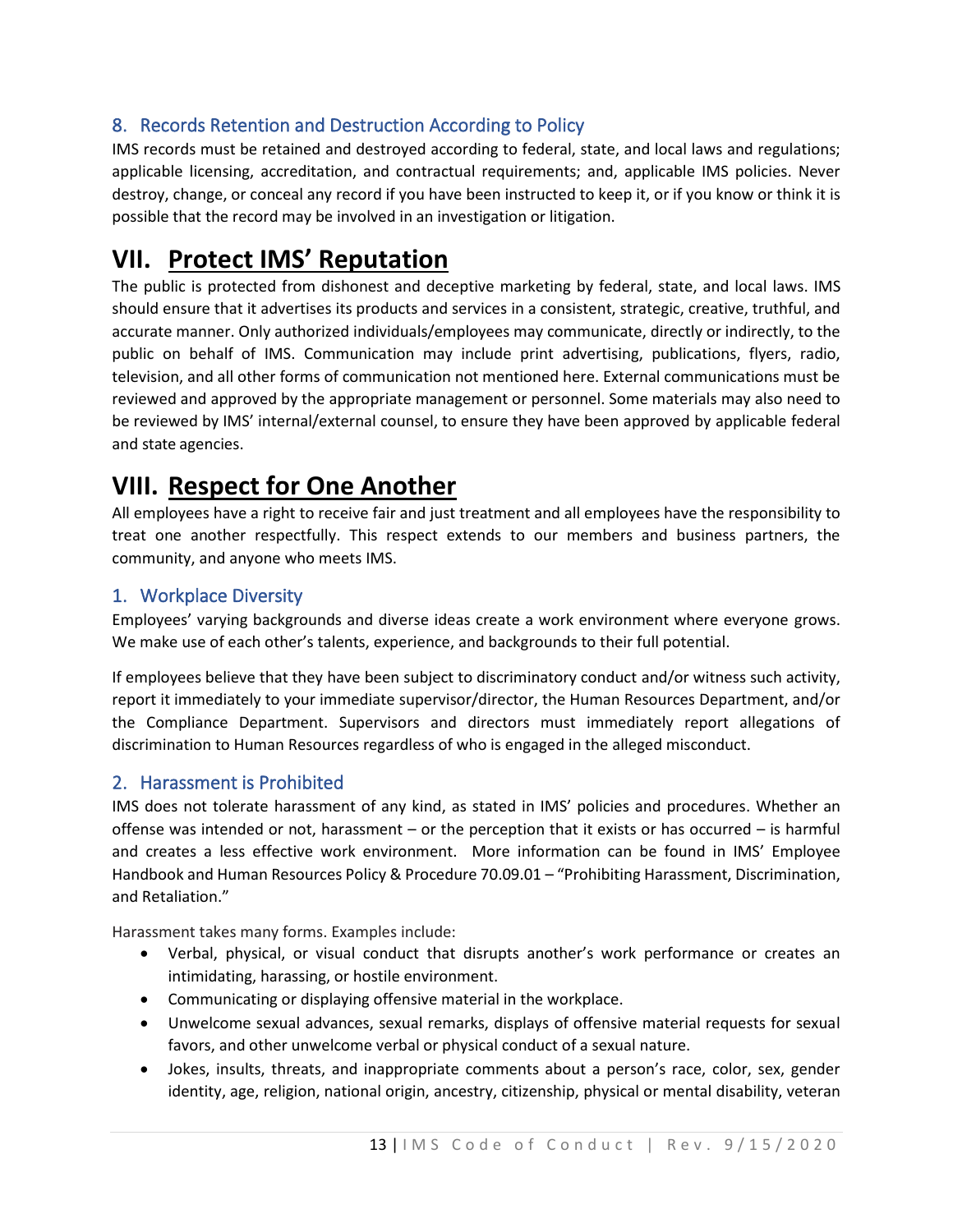status, sexual orientation, genetic information, or other status protected by applicable federal, state, or local laws.

If any employee is a victim of workplace harassment, or sees or hears it taking place, report it immediately to your supervisor/director, Human Resources, and/or file a report through the Compliance Hotline anonymously at 1-844-359-3410.

#### <span id="page-13-0"></span>3. Retaliation – What about it?

IMS prohibits retaliation of any kind against individuals or employees who in good faith report or participate in the investigation of any complaint. This includes retaliation between peers, immediate supervisors/directors and employees, business partners and employees, and so forth.

If an employee believes that he or she, or others, are being retaliated against in any way for reporting or participating in the investigation of suspected illegal, unethical, or otherwise inappropriate acts, report it immediately to your supervisor/director or Compliance Department, or call the Compliance Hotline at 1- 844-359-3410.

IMS is committed to creating a workplace where employees are protected from retaliation when they speak up against inappropriate or suspicious activities or when employees refuse to participate in wrongdoing. IMS employees are covered by the whistleblower protections under the Federal False Claims Act and other federal and state whistleblower laws and regulations.

The Federal False Claims Act is intended to reduce fraud, waste, and abuse of federal funds by allowing private parties to sue on behalf of the government against people or businesses alleged to have committed fraud. The act also protects whistleblowers from retaliation by employers for reporting potential violations or non-compliance in good faith.

## <span id="page-13-1"></span>**IX. Cultural Competence**

IMS participates in the State's efforts to promote the delivery of services in a culturally competent manner to all members, including those with limited English proficiency, diverse cultural and ethnic backgrounds, disabilities, and regardless of gender, sexual orientation or gender identity. IMS' employees and those that are affiliated with us are to treat everyone courteously, with respect, and understanding, no matter the circumstances. We are providing services and care to members and our affiliates with diverse values, beliefs and behaviors, which means that our Company should also meet the members' and our affiliates' social, cultural, and linguistic needs. By doing this, can we reduce racial and ethnic disparities and present a good business culture. Employees are required to review and agree to this Cultural Competence policy, upon hire and on an annual basis thereafter.

#### <span id="page-13-2"></span>1. Definitions

- **Culture** is defined as an integrated pattern of human behavior that includes thoughts, communications, languages, practices, beliefs, values, customs, courtesies, rituals, manners of interacting, roles, relationships and expected behaviors of a racial, ethnic, religious, social or political group
	- $\circ$  Some factors include but are not limited to age, gender, socioeconomic status, ethnicity, national origin, religion, geographical location, migration, sexual orientation, gender identity.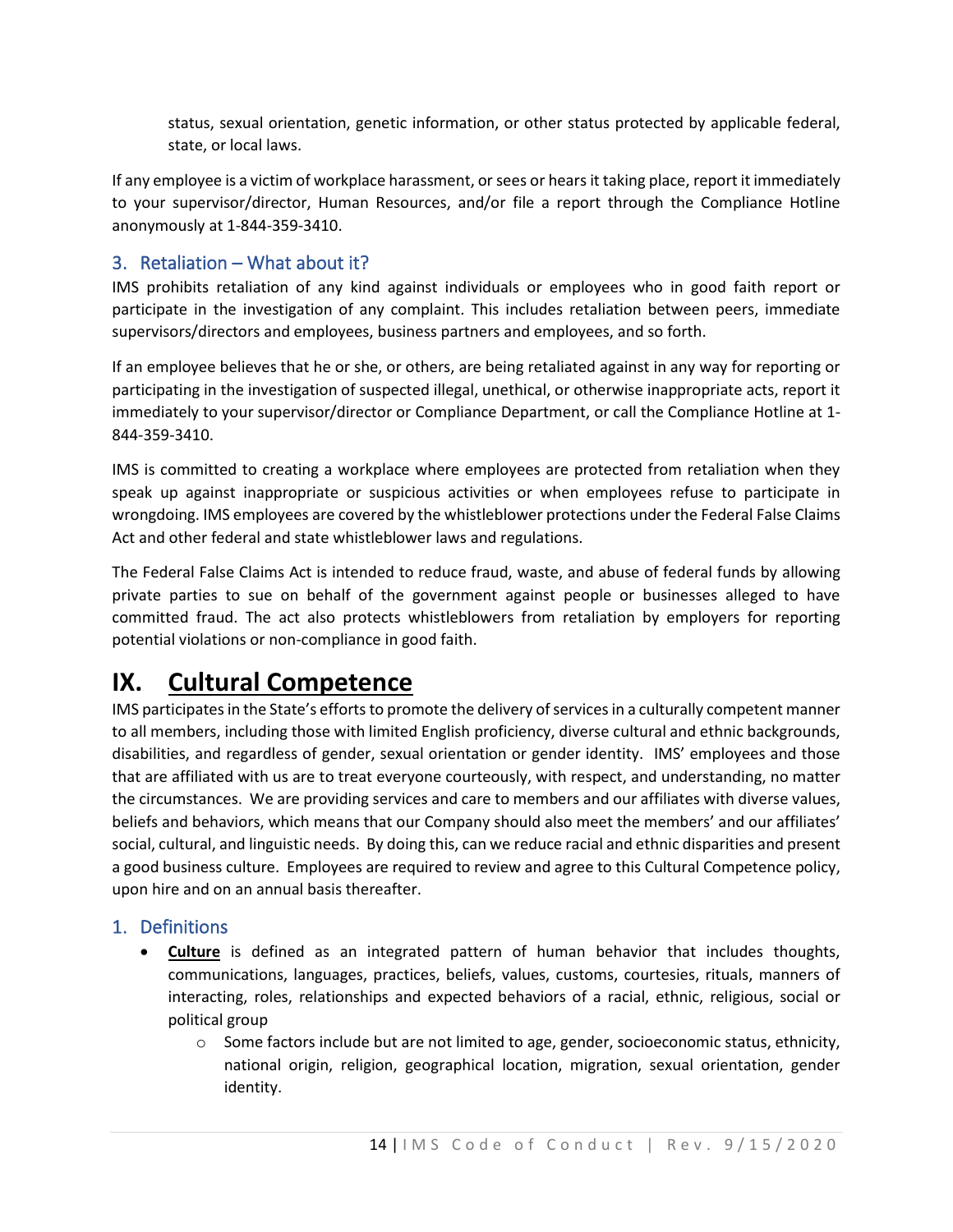- **Cultural Competence** is defined as the ability of health care providers and health care organizations to understand and respond effectively to the cultural and linguistic needs brought by members through health care encounters. It is the ability to interact with people across cultures, with diverse values, beliefs, and behaviors.
- **Disability** is defined as a person that has a physical, developmental, mental impairment, diagnosed disability, temporary disability, a handicap that substantially limits one or more major life activities, has a record of such impairment, or is regarded by others as having such an impairment.
- **Effective Communication** is defined as the successful joint establishment of meaning wherein members, employees, and/or healthcare providers/affiliates exchange information, enabling members to participate actively in their care of service and ensuring that the responsibilities of members, employees, and/or healthcare providers/affiliates are understood.
- **Ethnicity** is a group having a common cultural heritage or nationality, as distinguished by customs, language, common history, etc.
- **Interpretation** is defined as the conversation of a message spoken in a source language into an equivalent message in the target language.
- **Race** is defined as any of the different varieties or populations of human beings distinguished by physical traits such as hair color and texture, eye color, skin color, or body shape.
- **Translation** is defined as the conversion of written text from on language into another.

#### <span id="page-14-0"></span>2. Identify

In order to provide services in a culturally competent manner, it is important for IMS to identify the following:

- Race and/or ethnicity;
- The preferred language and method for oral and/or written communication, if not English;
- If there is the presence of any significant vision, hearing/speech, or cognitive impairment;
- If a proper language interpreter is needed for interpreter services; **AND/OR**
- Inquiring if there are any other accommodations needed that IMS should be aware of.

IMS takes a proactive stance in identifying some cultural competencies by doing the following:

- Presenting individuals who call IMS with multiple languages to choose from for interpretation needs.
- Having internal interpreters/translators that have been tested/certified to assist with interpreter services.
- Allowing service animals within the Company's premises.
- Having external professional translator/interpreter services available if internal interpreters/translators are unavailable.

#### <span id="page-14-1"></span>3. Expectations

• Communication Services

IMS recognizes the importance of ensuring accessibility to individualized, high quality services for all members and their families. We are committed to providing special communication services to members with language and/or communication barriers. It is IMS' expectation to ensure that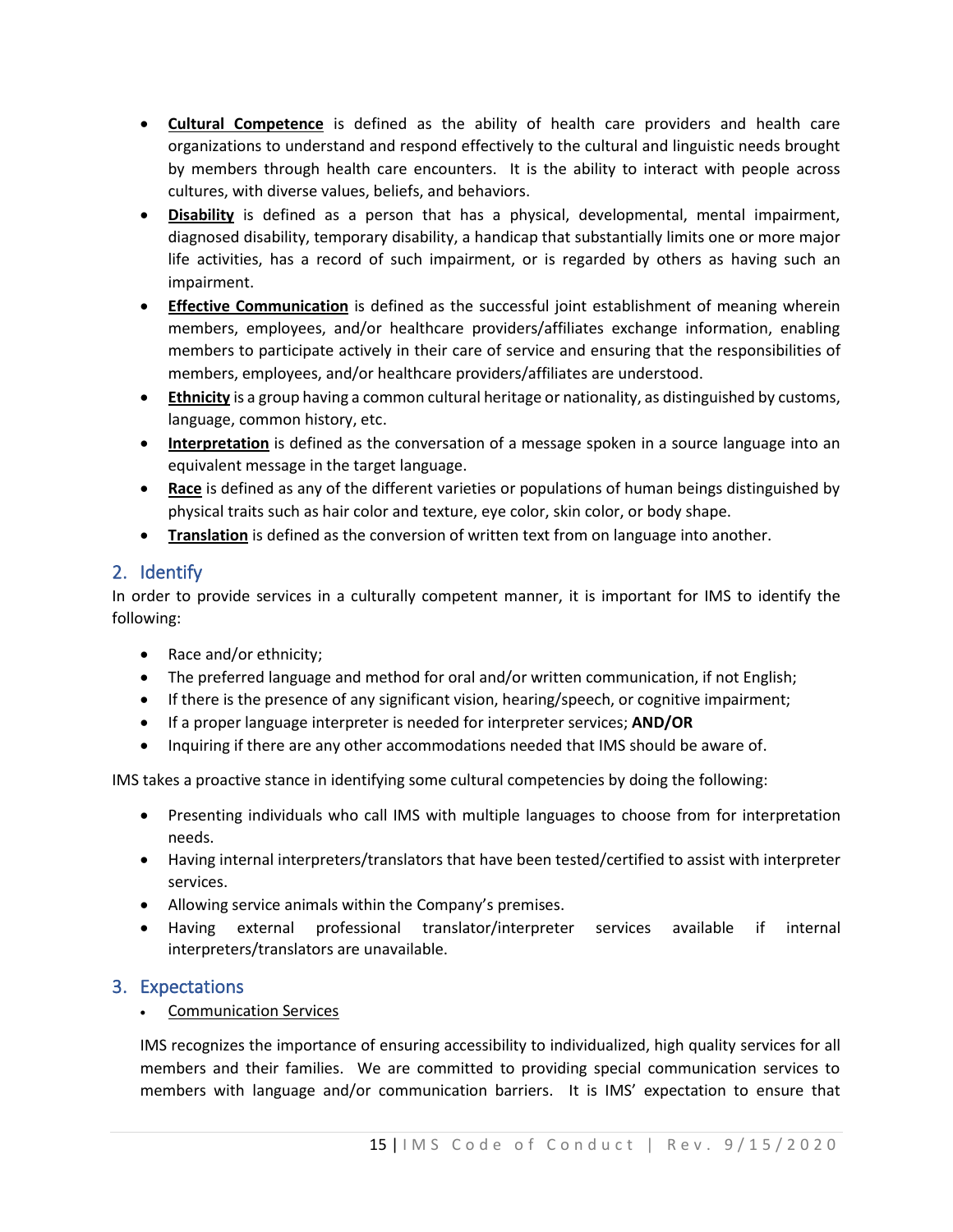effective communication is provided between the Company, its affiliates, and/or member(s) in a culturally competent manner through the following methods:

- o For those with Limited English Proficiency (LEP), IMS can provide over-the-phone interpreter services through internal translators/interpreter services and/or professional third-party translator/interpreter services if the requested language is unavailable via an internal translator/interpreter.
- $\circ$  Any marketing materials that are sent out to members from IMS, and/or joint materials between healthcare provider(s), IMS, and/or the Health Plan(s), will be translated into the appropriate, preferred language.
- $\circ$  For those that are hard-of-hearing and/or deaf, IMS provides online services where members and/or family member(s) may reach us.
	- Requests for onsite American Sign Language interpreter services will require an advance notice of 5-7 business days.
- $\circ$  If these accommodations are still insufficient, IMS will work in good faith to accommodate any other disabilities and/or accommodations needed for members to receive effective communication that is culturally competent. IMS prefers advance notice of 5-7 business days so that we may prepare to provide quality service.

#### • Disability Services

IMS will accommodate those with disabilities with culture sensitivity by:

- $\circ$  Treating all members, with or without a disability, regardless of gender, race, sexual orientation, gender identity, religion, cultures, ethnic background, etc., with courtesy and respect. It is important to treat others as you would like to be treated.
- o Avoiding patronization and/or pity.
- $\circ$  Speaking directly to the disabled member rather than talking to their companions, aides, or interpreters.
- $\circ$  Conducting due diligence to understand the member and their needs, such as regarding the member's race, religion, preferred language, disability, etc.
- o Inquiring about any other alternative/folk treatments.
- $\circ$  Using culturally appropriate courses of inquiry; for example, trying to find out what members have done so far to treat their ailment, such as acupuncture, herbs, acupressure, etc.
- $\circ$  Being aware of body language (verbal/nonverbal cues) while meeting with members and/or physical contact.
- $\circ$  Not making assumptions or decisions about someone's ability to participate in any activity; it is acceptable to ask the person.
- $\circ$  Using patience and active listening for those that have a speech impairment.
- $\circ$  Using clear sentences that use simple and concrete words for members with intellectual disabilities.

There are many other ways to be culturally sensitive to those with disability needs. If there are any other questions, employees should request clarification from their immediate supervisor/Director and/or the Human Resources Department.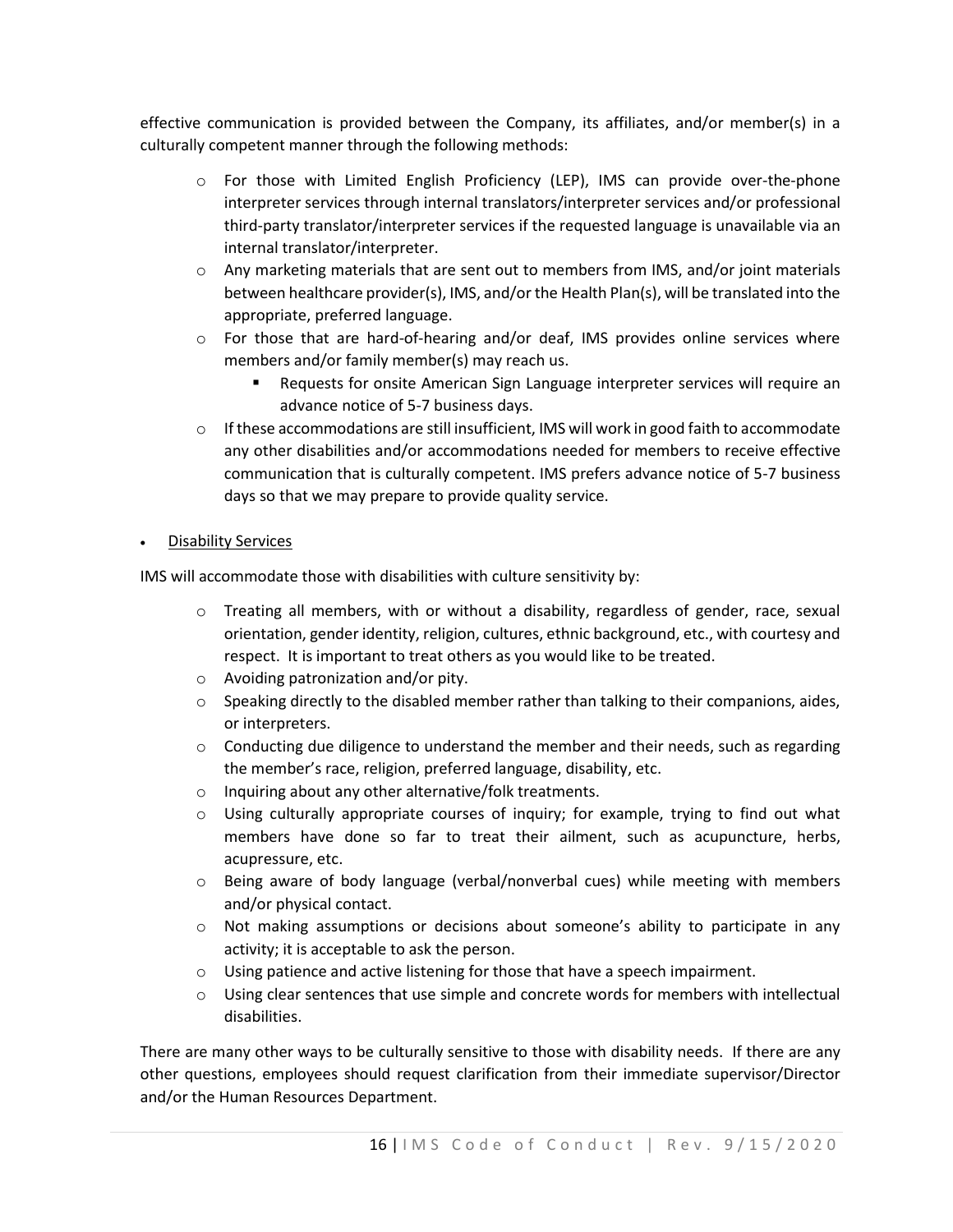#### • Homelessness Services

IMS understands that there are many contributing factors to homelessness, including poverty, lack of affordable housing and employment opportunities, domestic violence, health and mental health issues, and the effects of trauma. IMS employees and its contracted healthcare physicians and/or affiliates are to treat members that are experiencing homelessness with respect and courtesy, which includes the following:

- $\circ$  Being mindful that homelessness can be secondary to the issues a person is dealing with, such as substance abuse, mental health conditions, developmental disabilities, etc.
- $\circ$  Before providing supportive services, employees and IMS' affiliates and/or healthcare providers should conduct due diligence to understand the person's culture, language and abilities.
- $\circ$  Keeping in mind that a person experiencing homelessness may have limited access to phone services.
- $\circ$  Establishing trust with the member by being honest and clear about services that can/cannot be rendered and being consistent with service follow-through.
- $\circ$  Working with other providers the member may meet, such as community providers including soup kitchens, homeless shelters, libraries, senior centers, culture/ethnicspecific centers, etc.
- $\circ$  Creating a broader list of contacts for the member to utilize, including other family members, friends, and religious counselors, as the member's location changes.
- $\circ$  Providing tangible information and reminders to the member being assisted, along with realistic timeframes and goals.

The items listed above are just some methods used to better serve those that are experiencing homelessness. For any questions, employees should request clarification from their immediate supervisor/director and/or the Human Resources Department.

## <span id="page-16-0"></span>**X. Conflict of Interest**

Decisions in the workplace must be made objectively and fairly. If there is a **conflict of interest**, or if other individuals or employees could reasonably believe that there is a conflict of interest, the objectivity and fairness of decisions made could be questioned by colleagues, coworkers, or even the federal and state government. If there is conflict of interest, or perceived conflict of interest, talk to your immediate supervisor/director, the Human Resources Department, and/or the Compliance Department.

## <span id="page-16-1"></span>1. Gifts and Business Courtesies

Our relationships with our business partners (for example, vendors) are very important. At times, we extend our appreciation to our business partners by giving gifts, especially, during the holidays or special occasions. Our business partners may extend the same appreciation to IMS and its employees. We may accept gifts from our business partners if the following criteria are met:

- The gifts cannot reasonably be an attempt to gain an advantage or be considered a bribe, payoff, or insider deal.
- Gifts offered to members for marketing purposes must be nominal gifts (\$15 or less, or \$75 aggregate per person, per year), provided that the gift is given without discrimination. If a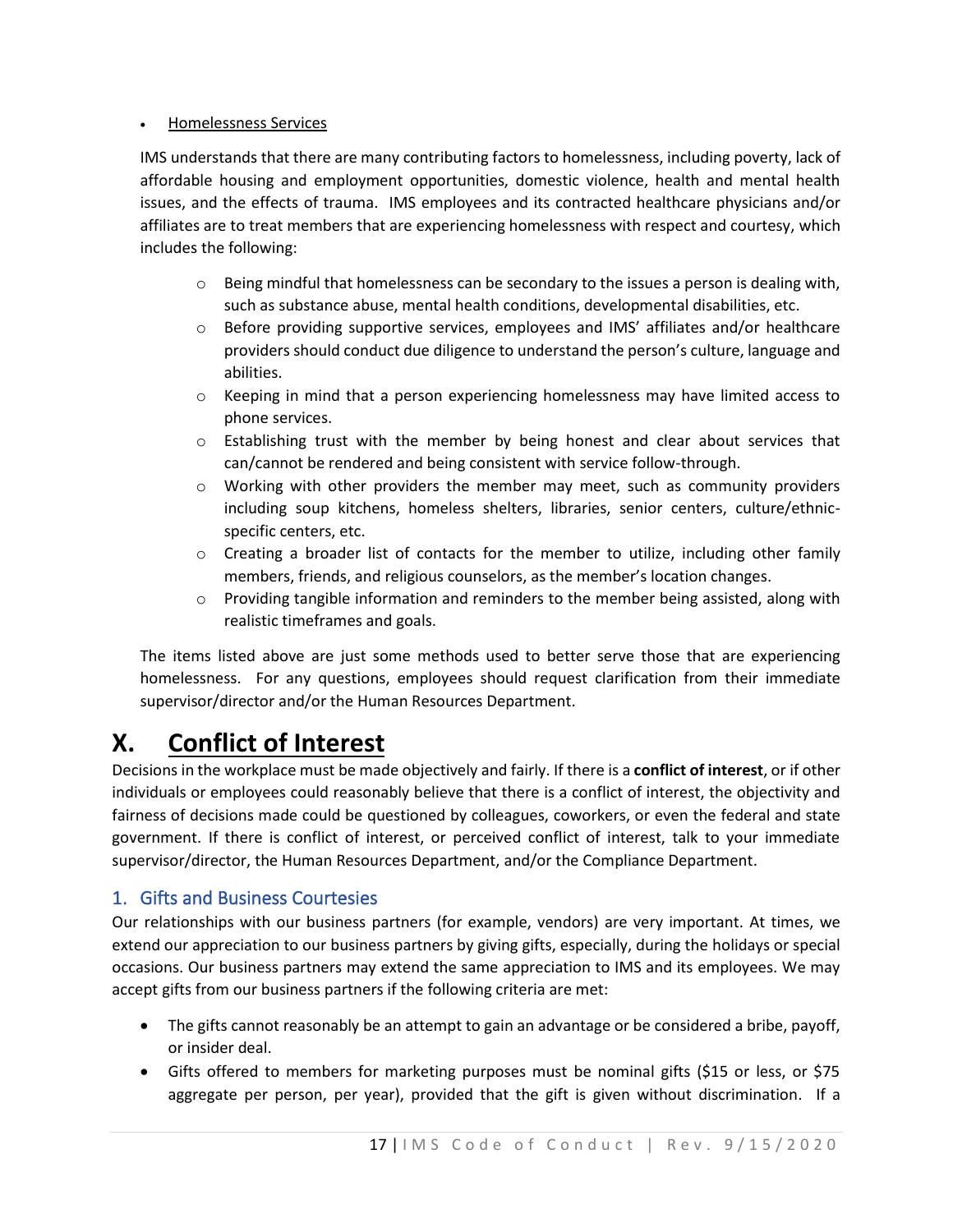nominal gift is a chance to receive one large gift or a communal experience (e.g., a concert, raffle, drawing), the total fair market value must not exceed the nominal per person value based on anticipated attendance.

 $\circ$  Nominal gifts may not be in the form of cash or other monetary rebates even if their worth is \$15 or less.

#### <span id="page-17-0"></span>2. Members Gifting Employees

At times, members may express their appreciation for the care or treatment they have received by giving an IMS employee a gift. Employees may accept reasonable gifts from grateful members. Perishable items such as food or flowers that cannot be returned may be accepted and shared with others. As an IMS employee, the acceptance of some gifts is prohibited, including:

- Receiving cash or cash-equivalent gifts (for example, checks, gift certificates or cards, coupons and others).
- Accepting a tip for a routine or complimentary service.
- Receiving gifts or entertainment on a regular basis.

#### <span id="page-17-1"></span>3. Employees Gifting Others

On occasion, employees may want to show vendors or business partners appreciation by offering a gift, meal, or entertainment, or similar token of appreciation. This is acceptable if:

- Prior authorization is granted from the Managing Principal.
- It does not violate any law or contractual agreements.
- It cannot be construed as a bribe, payoff, deal, or any other attempt to gain advantage.

#### <span id="page-17-2"></span>4. The Workplace and Personal Relationships

Employment decisions at IMS must be made based on qualifications and merit. IMS permits relatives and members of the same household to work together if they are qualified candidates. The following relationships are not allowed:

- **Reporting Relationships:** An employee may not report directly or indirectly to a relative or someone that the employee has a personal relationship with. Existing personal relationships, if any, must be approved by the Managing Principal prior to employment with IMS, preferably through written approval.
- **Employment Decisions:** Employees shall not make hiring and/or compensation decisions, including coaching, promoting, or termination of employment for any relatives, members of the same household, or someone with whom an employee has a personal relationship.
- **Performance Feedback:** Employees, supervisors, or directors may not provide performance feedback to any relatives or members of the same household.
- **Working Arrangements:** Relatives or members of the same household working together may create a real or perceived conflict of interest or an unethical or inappropriate situation by being a risk to operations, morale, safety, and security.

#### <span id="page-17-3"></span>5. Relatives Who Work for Vendors

Employees of IMS, or anyone associated with IMS, with the authority to direct the use of IMS assets must be careful to avoid any potential conflicts of interest with vendors. Employees should disclose such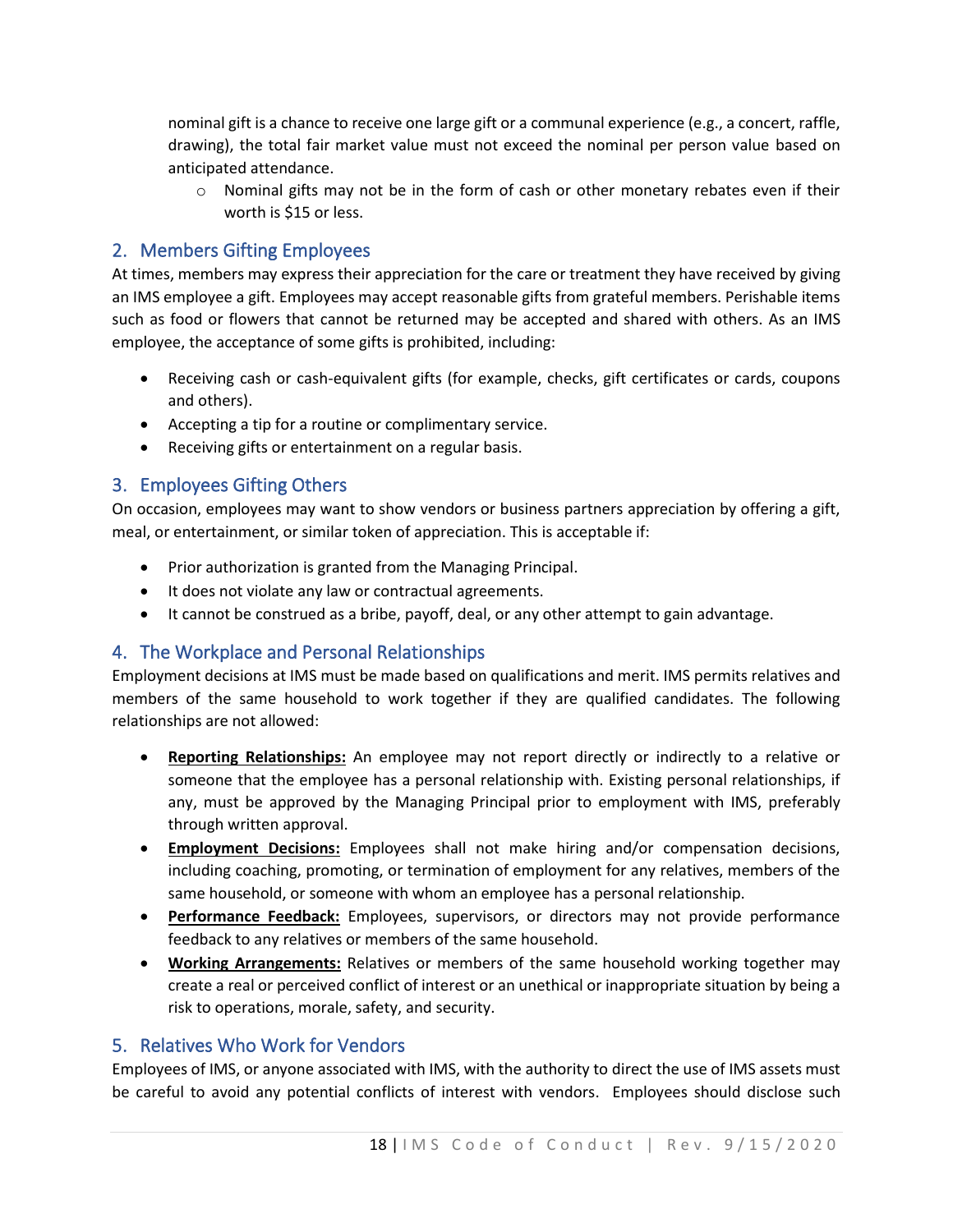matters of potential conflict to their immediate supervisor/director, Human Resources Department, and/or the Compliance Department.

## <span id="page-18-0"></span>6. Other Employment

Employees must comply with all IMS policies. Outside employment, including self-employment, must always be avoided if it interferes or conflicts with IMS' mission, business, or work. Prior approval from the Managing Principal is required to continue such outside employment, to ensure that a conflict of interest does not affect IMS. Generally, employees cannot:

• Be directly involved in the sale of a product or service to IMS while employed by IMS.

Employees must notify management, Human Resources, or the Managing Principal before working as a consultant, independent contractor, representative, or employee of any organization that is a competitor of IMS. If an outside organization that employees are working for becomes a competitor, disclosure is required at that time. Special situations may arise where written disclosure to management, Human Resources, or the Managing Principal is required, such as contracting with a former employer or employee or contracting with an organization that you have worked with in the past. Some exceptions may be granted by management.

## <span id="page-18-1"></span>7. Follow Anti-Kickback Laws

Anti-kickback and Stark laws and similar state laws make it illegal for physicians and other health care providers to knowingly and willfully accept bribes or other kickbacks in return for generating Medicare, Medicaid, or other federal health care business. The Anti-Kickback Law is very complex. Arrangements that involve payments for activities such as recommending or ordering a drug, types of medical equipment, lab tests, and so forth are strictly prohibited. There are severe penalties for violations, including:

- Large monetary penalties
- Exclusion from federal health care programs (like Medicare, Medicaid)
- Imprisonment for up to five (5) years (in the case of Anti-Kickback violations)

## <span id="page-18-2"></span>**XI. Government Inquiries and Meeting Expectations**

In the event IMS receives an inquiry, subpoena, or other legal document from a government agency, all management and employees will be notified immediately. It is mandatory to cooperate with government officials. Your management team will ensure that the IMS' response is cooperative and appropriate. Any documentation or information that will be provided to a government agency in response to an inquiry must be coordinated with IMS' legal counsel. The information must be truthful, accurate, complete, and timely.

## <span id="page-18-3"></span>1. Interacting with Government Officials

If an employee or any other IMS workforce member is contacted by a government official, representative, investigator, or any other individual acting on behalf of the government, the employee should immediately:

• Ask to see the individual's credentials and/or proper identification, including a business card and/or employee identification badge, before speaking with the individual any further.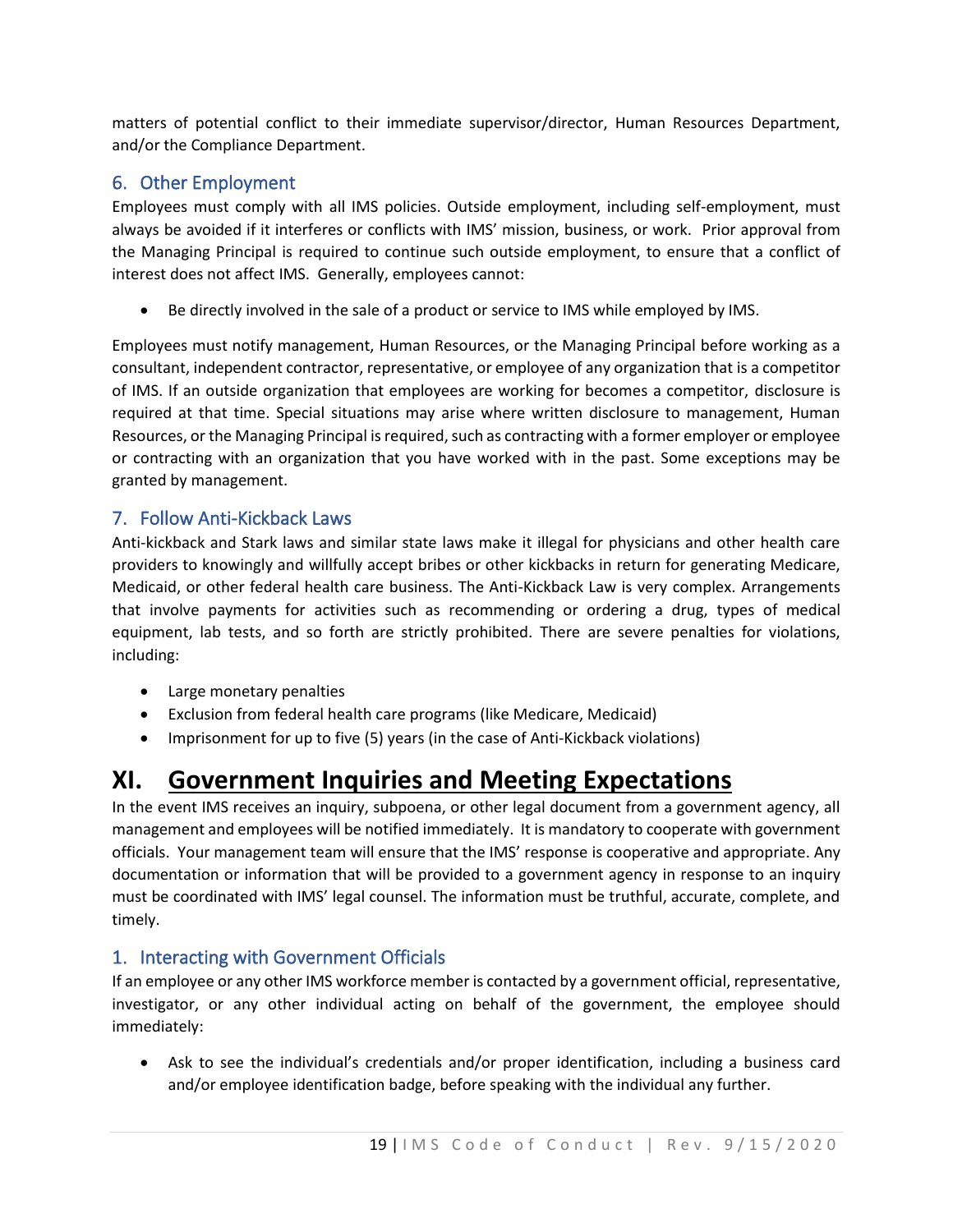- Immediately contact the Compliance Department, and/or your immediate supervisor/director and/or Human Resources Department.
- Document and list the names and positions of the government representatives/investigators, along with the date and time of the demand, and what is being requested.

Upon receipt of notice and/or information regarding a government investigation, the rest of IMS needs to be made aware of such investigation in an appropriate manner. Directors are to guide and advise their employees on how their employees will cooperate and/or assist the government for needed information.

- **Government Interviews:** If an employee is subject to an interview by a government official, representative, and/or investigator, the employee must always be truthful, cooperative, polite, and professional. The employee may consult with legal counsel and/or the Compliance Department, their immediate supervisor/director, and/or Human Resources if the employee does not know the answer with certainty. The employee may stop the interview or conversation at any time.
- **Demand for Documents:** A government official, representative, investigator, or an individual acting on the behalf of the government may arrive on premises with written authority seeking documents. Usually, this will come in the form of a demand letter, subpoena, or search warrant.
- **Demand Letters and Subpoenas:** if the authorization is a demand letter or subpoena, the employee must request that the government official, representative, investigator, or an individual acting on the behalf of the government wait until the appropriate IMS representative, such as the Compliance Department, their immediate supervisor/director, and/or Human Resources Department, is notified.
- **Search Warrants:** If a valid search warrant and identification of the government official, representative, investigator or individual is presented, employees must understand that the government has the authority to enter the premise, to search for evidence of criminal activity, and to seize those documents/items listed in the warrant.
	- $\circ$  Before the search commences, it is always best to try and request an opportunity to consult with the Compliance Department, and/or your immediate supervisor/director, Human Resources Department, and/or Executive team before responding to any inquiries in connection with the search warrant and/or signing any document presented in connection with the search warrant. However, the request may not be granted by government representatives.
	- $\circ$  No employee shall interfere with the search and must provide the documents or items sought in the warrant.
		- They should request copies of the warrant and the affidavit providing reasons for the issuance of the warrant and should provide the Company with a copy of the warrant immediately, if possible.
		- A list of items/documents and general information should be made of items taken from IMS. Note in as much detail the circumstances, areas, and files that were searched, time periods, and the way the search was conducted.

The employee should always contact the Compliance Department, and/or their immediate supervisor/director, management/Executive team, and Human Resources Department, , so that IMS may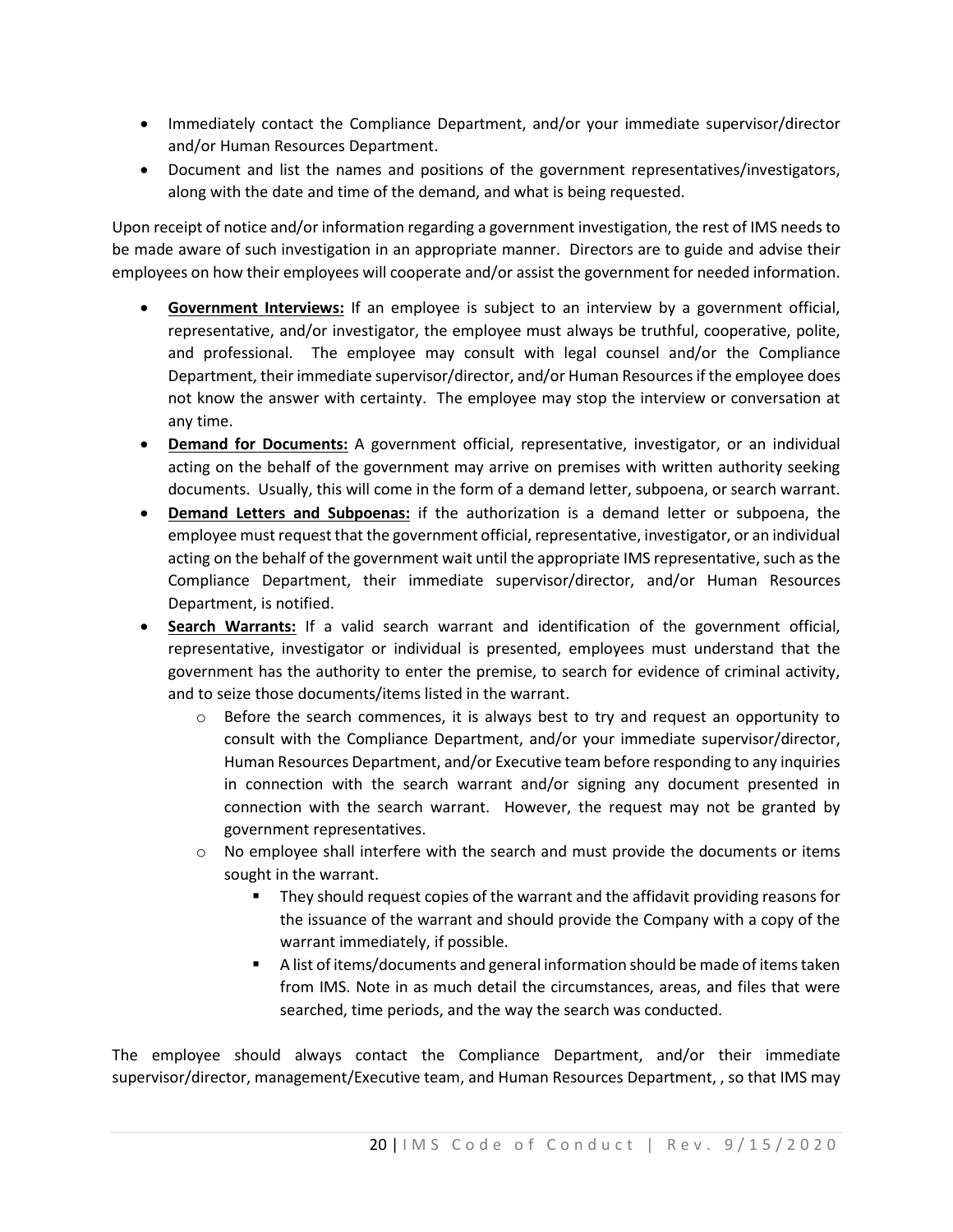appropriately respond to the demand for documents. Due to the sensitivity and/or confidentiality of some documents, the employee may not have access to them.

## <span id="page-20-0"></span>2. No Gifts for Government Officials

Government officials and their staff are prohibited from accepting anything of value, including services and gifts. It must be reported to the IMS Compliance Department, management team and/or Human Resources Department if employees become aware of gifts being offered to any government officials/staff, or if government officials/staff were invited to any IMS' events.

## <span id="page-20-1"></span>3. Accurate and Timely Reporting to the Government

When reporting to Federal, State, or local government agencies, IMS' reports must be accurate, complete, and timely. Some examples of reporting may include:

- Centers for Medicare and Medicaid Services ("CMS") Parts C and D Reporting Requirements
- Corrective Action Plans (CAPs) responses to audit and investigations findings
- Hierarchical Conditions Categories (HCCs) diagnostic and procedural coding requirements of HCCs on risk adjustments

## <span id="page-20-2"></span>**XII. Follow Licensing and Certification Requirements**

The health care industry is highly regulated. Licensing and certification requirements for employees must be obtained, as required for their positions, including keeping them up to date.

#### <span id="page-20-3"></span>1. Convicted of a Crime

Employees or workforce members who are convicted of a crime in a court of law must disclose this information to their immediate supervisor/director and/or the Human Resource Department as soon as possible. This requirement applies regardless of the type of offense committed, such as a felony or misdemeanor.

# <span id="page-20-4"></span>**XIII. Healthcare Sanctions/Exclusion Checks**

The government maintains databases of individuals and entities that have been excluded from participating in federal health care programs. All IMS employees, contractors, and affiliates will be checked against the following databases to determine if they have been excluded from participating in federal health care programs prior to hire or contracting, and on a monthly basis thereafter:

- U.S. Department of Health and Human Services Office of Inspector General's List of Excluded Individuals/Entities
- General Services Administration System for Award Management Excluded Parties List System

A person is "ineligible" when they are currently excluded, debarred, suspended, or convicted of a criminal offense that falls within the scope of 42 U.S.C. §1320a-7(a), but has not yet declared ineligible, and/or is currently excluded on a state exclusion list.

Any employee or contractor that has been added to any these databases must inform their immediate supervisor/director, and the Human Resources Department and Compliance Department as soon as they become aware of it. Any existing or proposed employment, contract, or other association with any individual or entity on these excluded databases will be handled on a case-by-case basis in accordance with the law and IMS policies. All business affiliates and Health Plans will be notified if such occurrence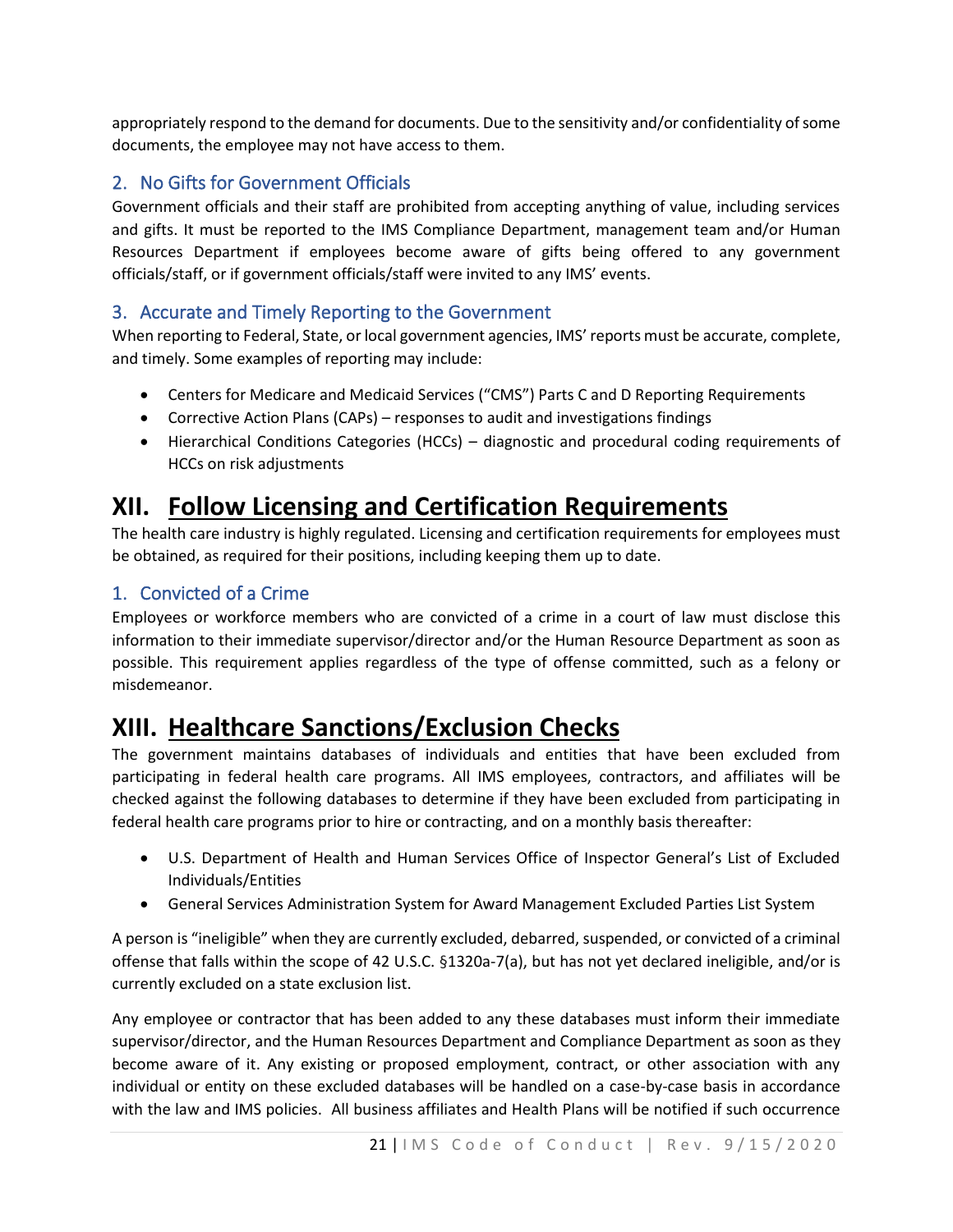happens. For further information, please see IMS Compliance Policy and Procedure 70.02.10 and Human Resources Policy and Procedure 70.09.04.

## <span id="page-21-0"></span>**XIV. Reporting Suspected Compliance Issues**

Innovative Management Systems is committed to maintaining, as appropriate, confidentiality and anonymity for all individuals reporting compliance issues, real, alleged, or perceived. Employees can seek guidance and report possible violations without fear of harassment, discrimination and/or retaliation. It is better to report something that is suspected than to ignore it. It is best to allow IMS to investigate the matter.

No harassment, discrimination, and/or retaliation is allowed against employees who report concerns that may violate laws, regulations, and/or any IMS policies/procedures in good faith. Employees who intentionally make false allegations/accusations with the purpose of harassing, discriminating, and/or retaliating against another individual, in non-compliance with IMS standards, will be subject to disciplinary actions, up to immediate termination.

#### <span id="page-21-1"></span>1. IMS' Compliance Hotline: (1-844-359-3410)

Employees may try to resolve any issues by meeting with their immediate supervisor/director, Human Resources, and/or management team. If you feel the issue remains unresolved, you may report the issue to the Executive team. In the case that you want to remain anonymous, you may file an anonymous report by calling the Compliance Hotline at 1-844-359-3410.

Any and all potential or actual instances of non-compliance, FWA, or HIPAA breaches must be reported to the Compliance Department. Reports may be filed with the Compliance Department through the following methods:

- **Email**[: Compliance@imsmso.com](mailto:Compliance@imsmso.com)
- **Phone Hotline**: 1-844-359-3410
	- o This hotline is available 24 hours a day, 7 days a week
	- o Reports can be made confidentially and **anonymously**
- **Web Portal**:<https://secure.ethicspoint.com/domain/media/en/gui/58226/index.html>
	- o You can file a report on the web portal **anonymously**
- **Fax**: 1-323-832-8141
- **In-Person**: Reports may be made in person to the IMS Compliance Officer

Providing detailed information will help IMS properly investigate the potential or alleged non-compliance or violation. Purposely making a false report to the Compliance Hotline is a serious violation and employees who do so will be faced with disciplinary actions, up to and including termination.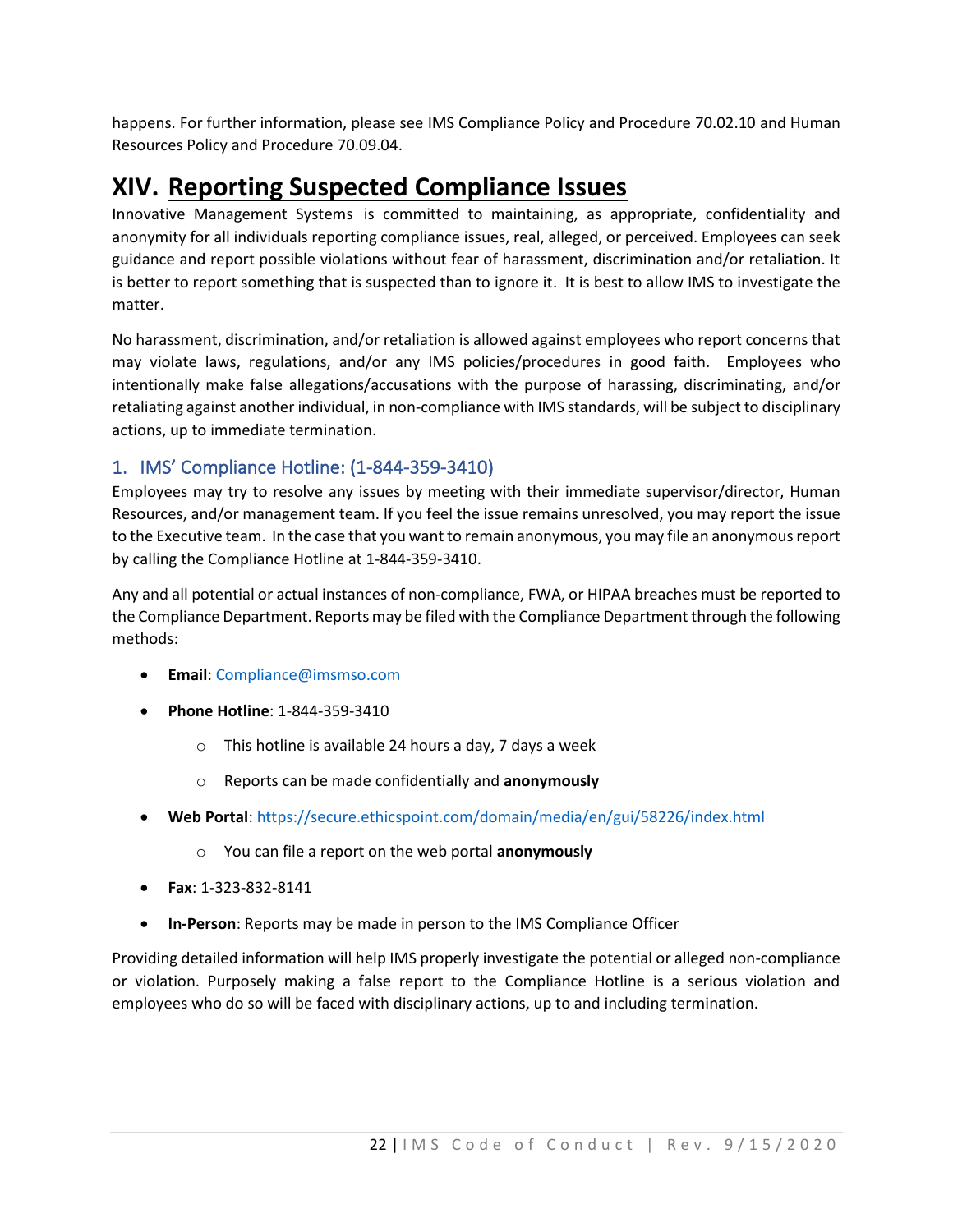# <span id="page-22-0"></span>**XV. Summary of the Code of Conduct**

- All employees, contractors, and affiliated entities and business associates must abide by all applicable laws and regulations, wherever IMS business is conducted.
- All IMS employees will conduct all business activities with integrity, honesty, respect, empathy, safety, security and confidentiality.
- Employees must not knowingly create, maintain, or submit records, reports, or statements that are inaccurate, false, or misleading. No undisclosed or unrecorded funds or assets can be established. All items of income and expense and all assets and liabilities must be entered into the financial records and must be accurately and adequately described. All reports submitted to governmental authorities must be accurate and complete and all transactions shall be executed in accordance with management's authorization.
- All confidential information, such as PHI/ePHI, will not be disclosed to unauthorized individuals, and all laws and regulations pertaining to HIPAA must always be followed. IMS employees, contractors, and affiliates will not use confidential information in a way that is not related to IMS business activities during or after their employment. Confidential information cannot be disclosed to competitors, suppliers, or contractors, or to other employees who do not have a legitimate need toknow.
- It is important to treat those with diverse backgrounds, cultures, race, ethnicities, disabilities, the same as any other individual employees may encounter daily, regardless of gender, sexual orientation or gender identity. It is important to recognize if any accommodations will be needed in order to provide better services and to conduct business in a culturally competent manner.
- IMS employees must not participate in activities that could create conflicts of interest. A conflict of interest occursifthe activities orresponsibilities are detrimental to the interests of IMS or result in improper or illegal personalgain.
- To the extent possible, IMS employees must consult IMS' Compliance Department, and management/Executive team before interacting with any government official, representatives, and/or investigators. Always verify and document the identification of any government officials, representatives, and/or investigators, along with the interactions and what the government is asking for.
- Any employee or contractor identified as excluded or "ineligible" in the government's exclusion databases will not be allowed to work for IMS. Anyone who becomes excluded or "ineligible" during their employment or contract must immediately notify their immediate supervisor/manager, and/or the Human Resources Department and Compliance Department.
- Employees who intentionally make false allegations/accusations with the purpose of harassing, discriminating, and/or retaliating against another individual will be subject to disciplinary actions, up to immediate termination.

# <span id="page-22-1"></span>**XVI. IMS Employee Resources**

Should you have any questions, please refer to any of the resources listed below for additional guidance:

- IMS Departmental Policies and Procedures:
	- o X:\!IMS Policy and Procedures [ALL EMPLOYEES]
	- o Y:\!IMS Policy and Procedures [ALL EMPLOYEES]
	- o S:\!IMS Policy and Procedures [ALL EMPLOYEES]